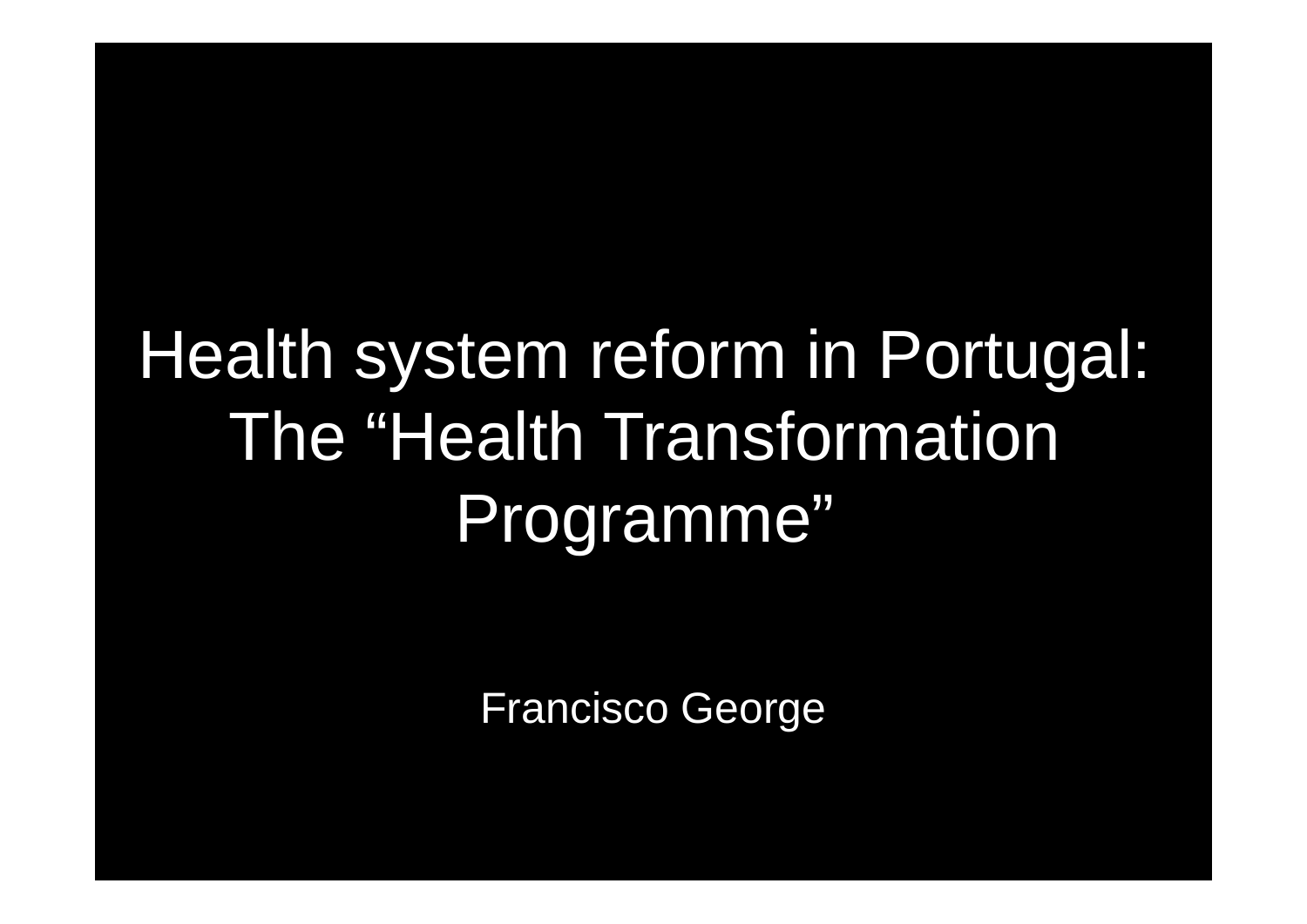## Reform's Overview

• Based on a new approach on quality within all the system

• Pushed by novel developments in epidemiological surveillance for protecting and promoting health for the Portuguese population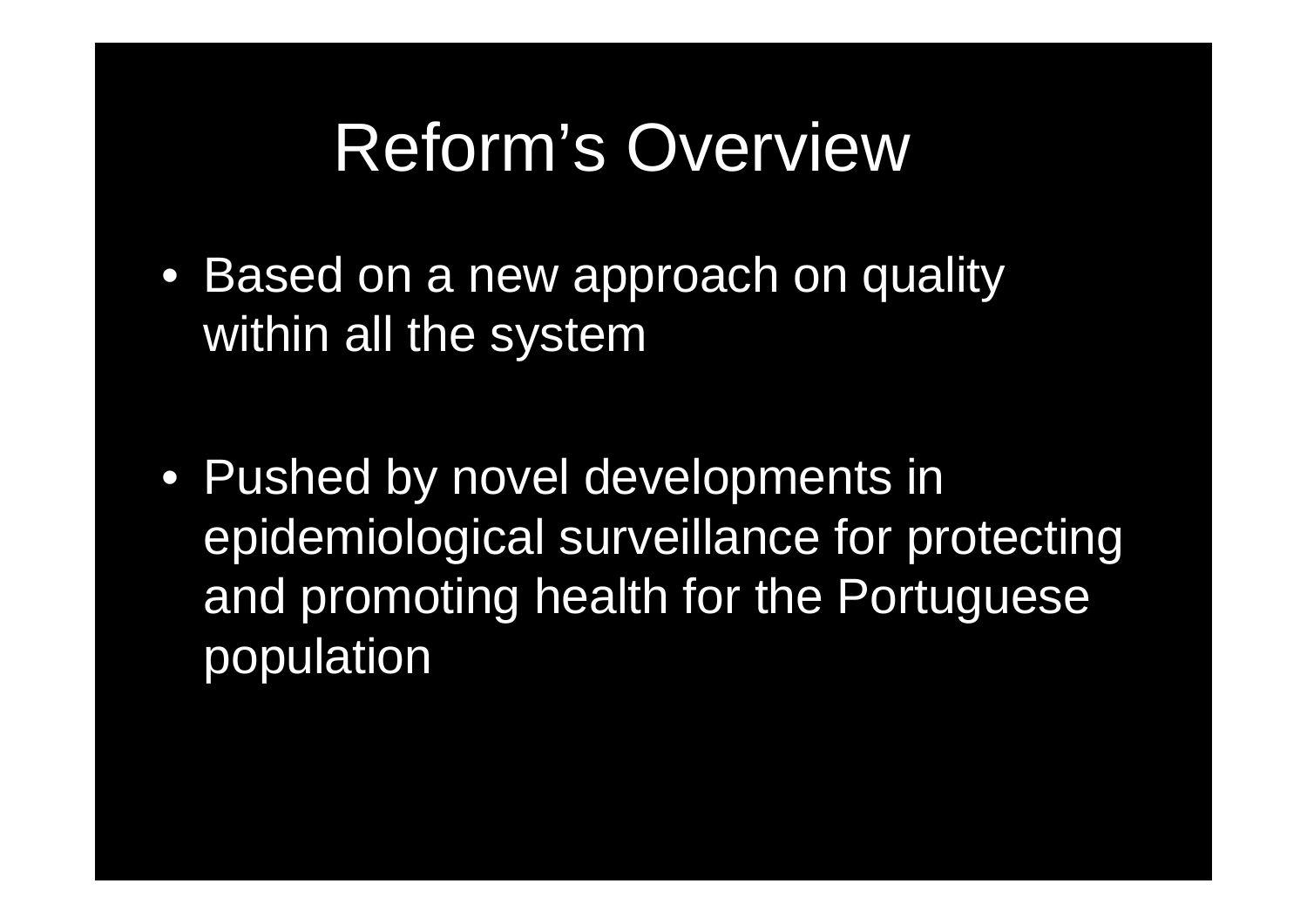# **Objectives**

• Improvement of knowledge and action in view of the protection, promotion, prevention and preservation of the entire population's health

• Standardization of activities and outputs in the new public health units based on knowledge and evidence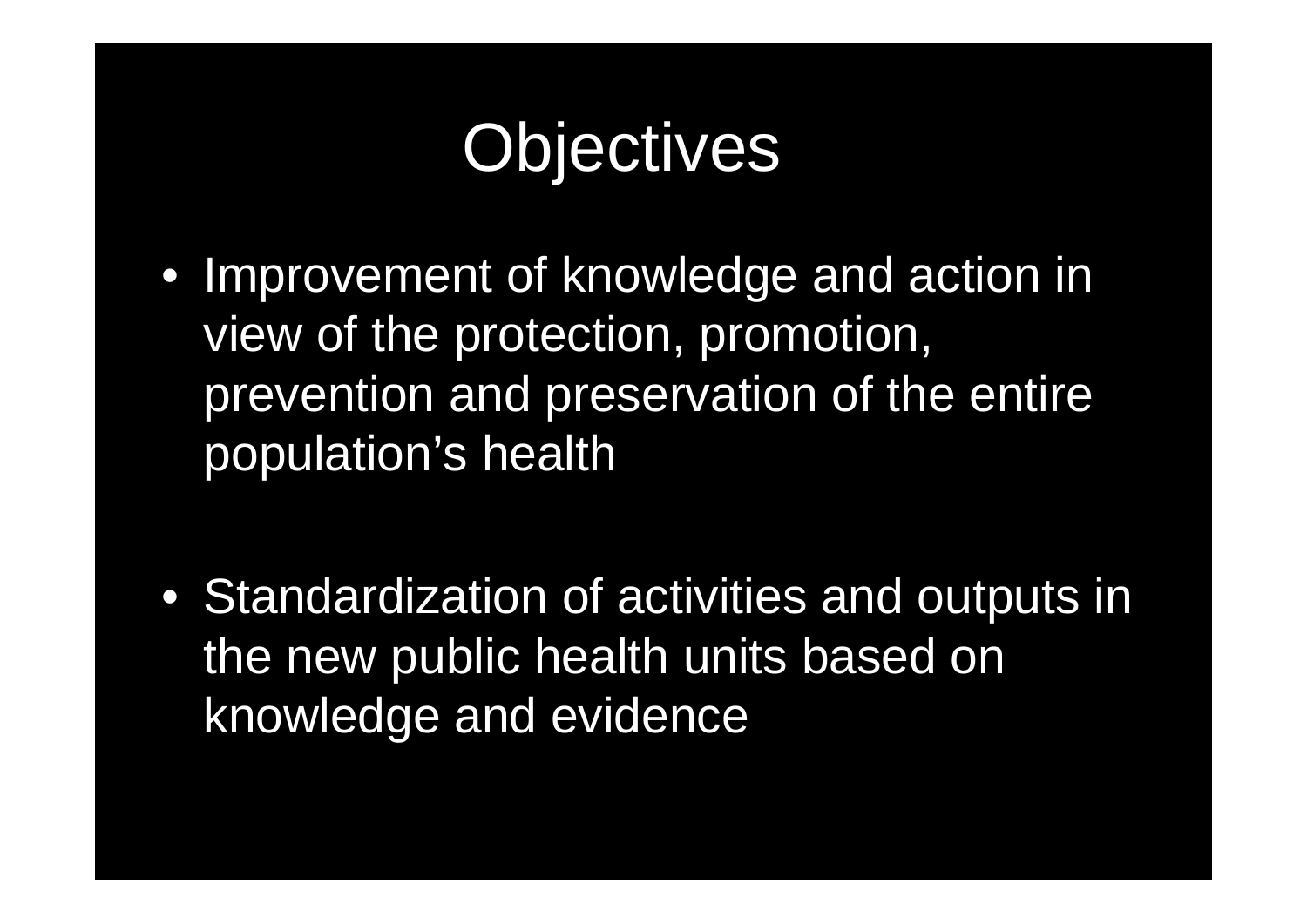# The age of knowledge Being evidence-based

- Reform of public health services
- Importance of evidence
- Knowledge management
- Relationship with the citizens
- Seeking continuous improvement
- Decisions based on science and evidence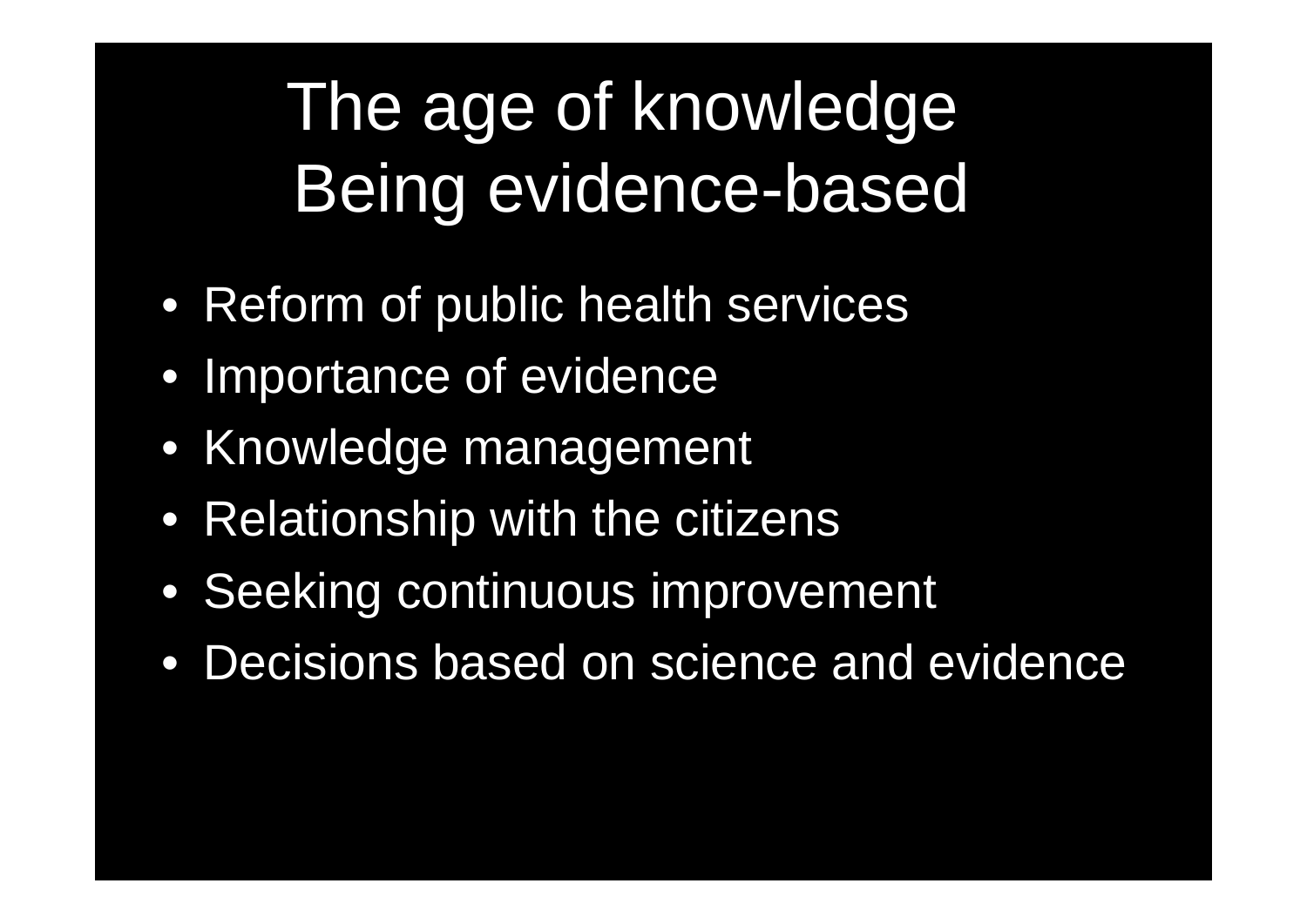# Portugal

- A commitment to change and improve
- Reform of the Health Information System
- 2009: new legal framework

Decree 81/2009Decree 82/2009 Law 81/2009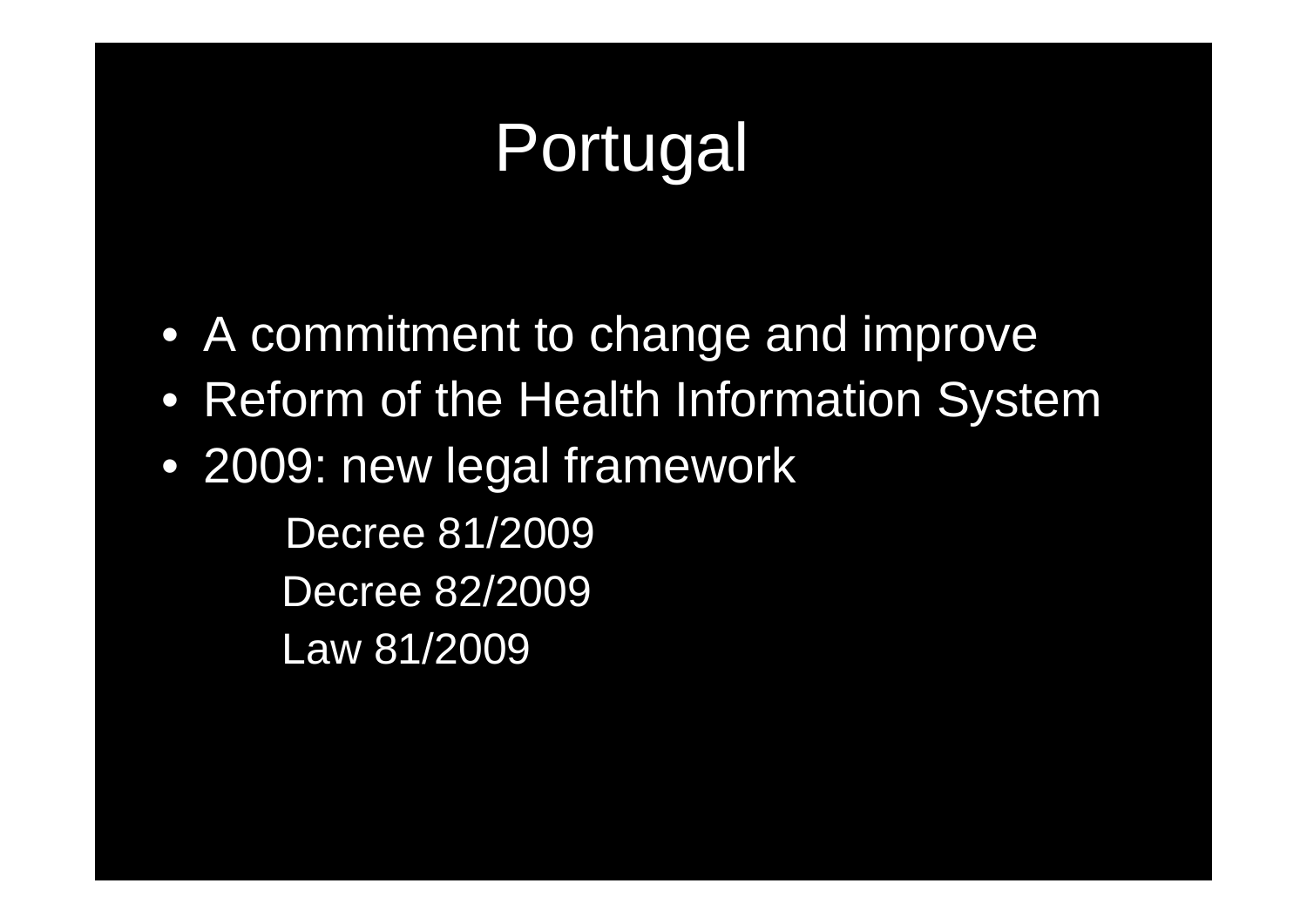## **Surveillance**

- Systematic and continuous retrieval
- Processing, validation, rapid analysis
- Prompt dissemination
- Informing and taking timely actions (even in the absence of final proof)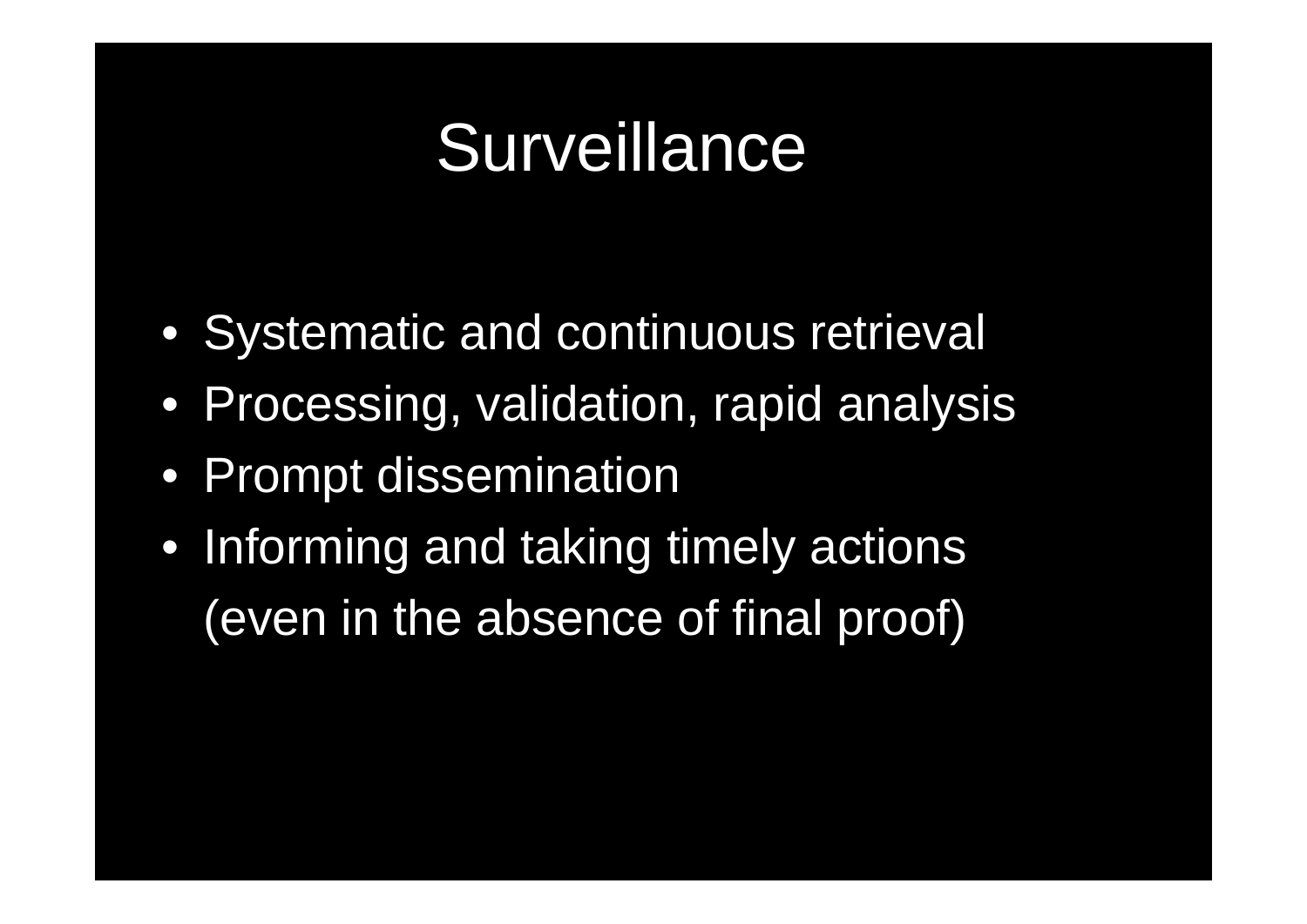## Goals

- *Early warning* of outbreaks and events
- Detection of important trends
- Epidemic intelligence
- Assessment of results of the interventions
- Definition of more exposed groups to certain risks
- Generation of hypotheses
- Support the definition of priorities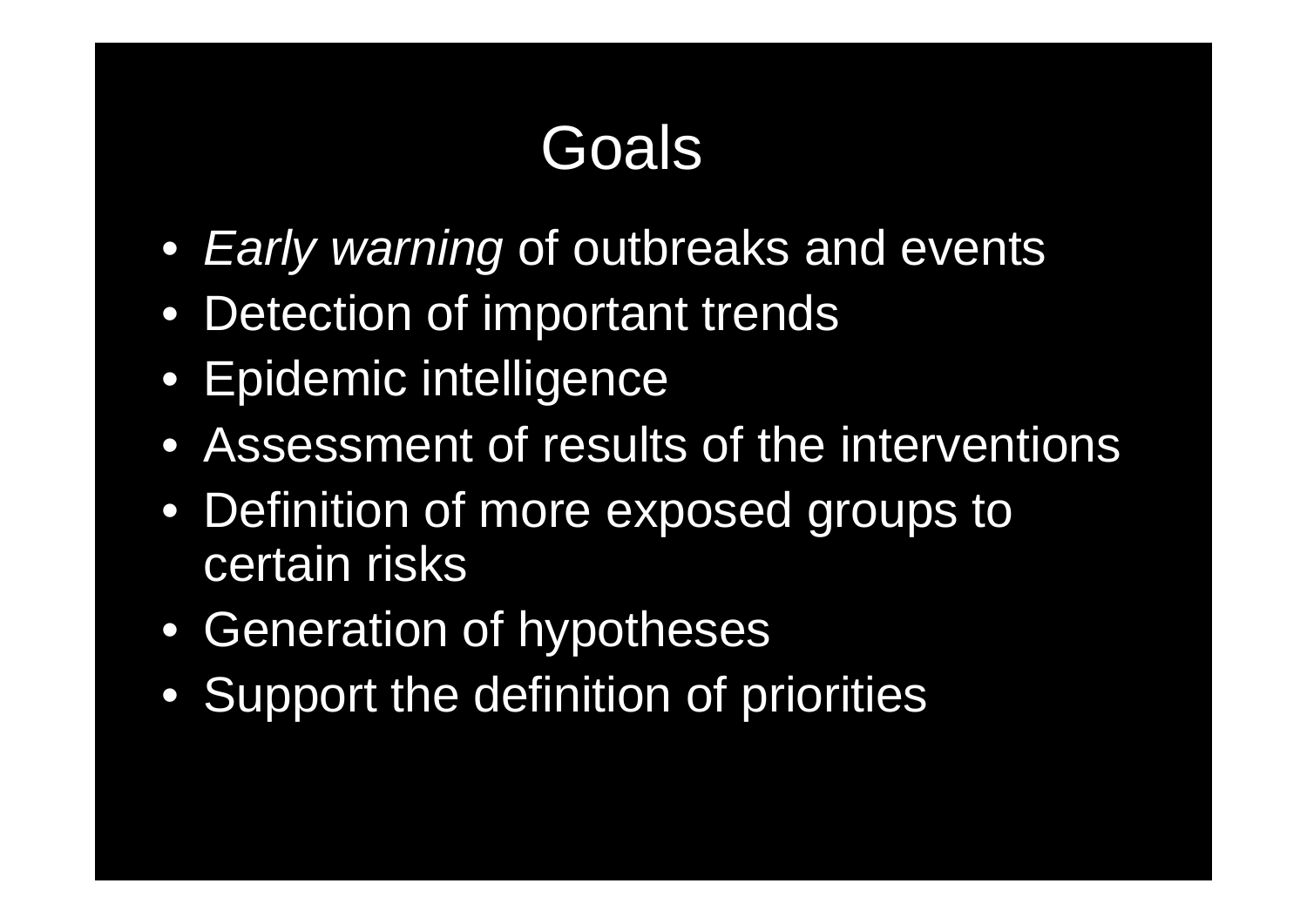# New legal framework

- Emphasizing the renewed Public Health units
- DG's Office
- 2 Autonomous Regions
- 5 Public Health Regional Departments
- 74 Public Health Units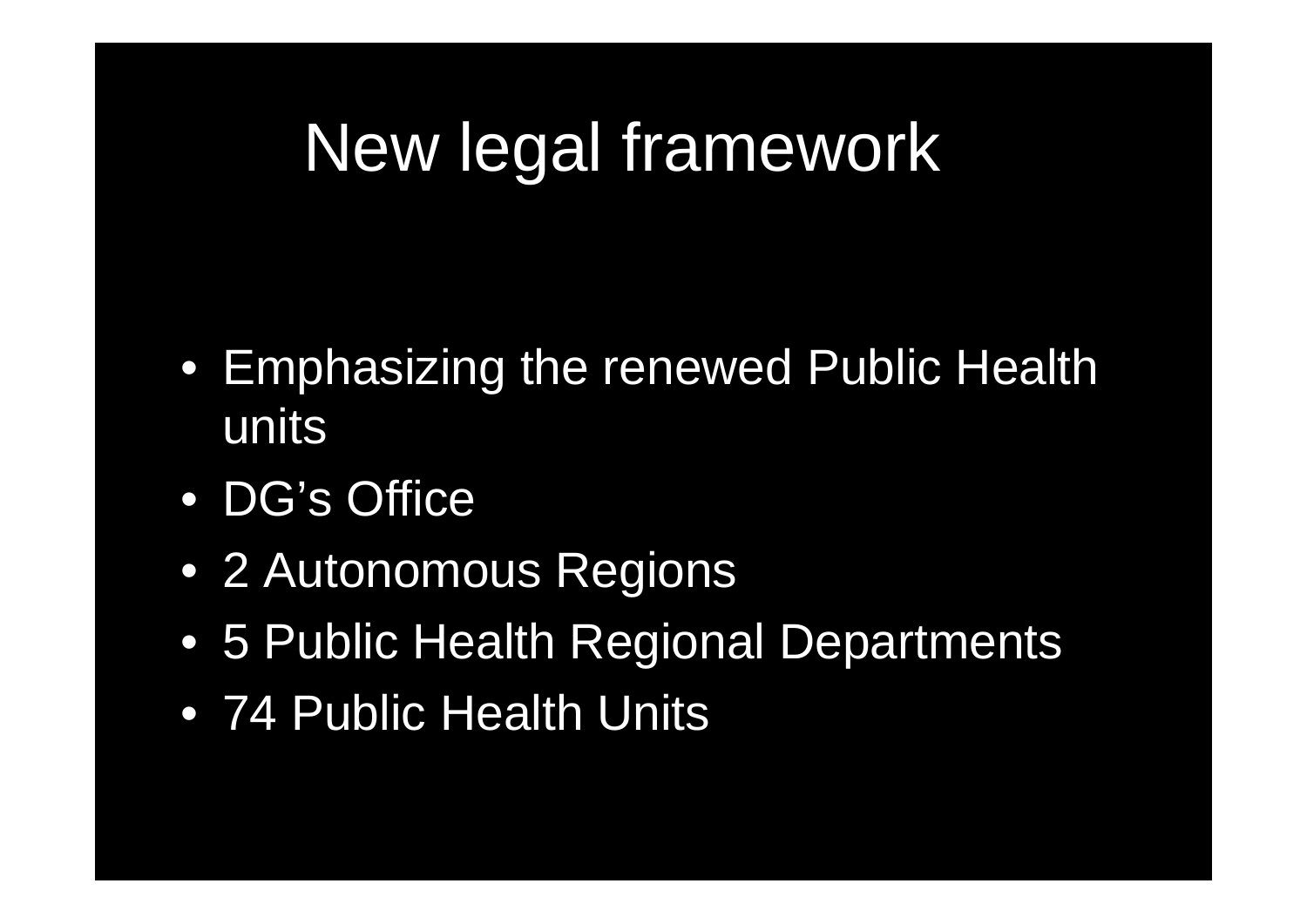### Electronic death certification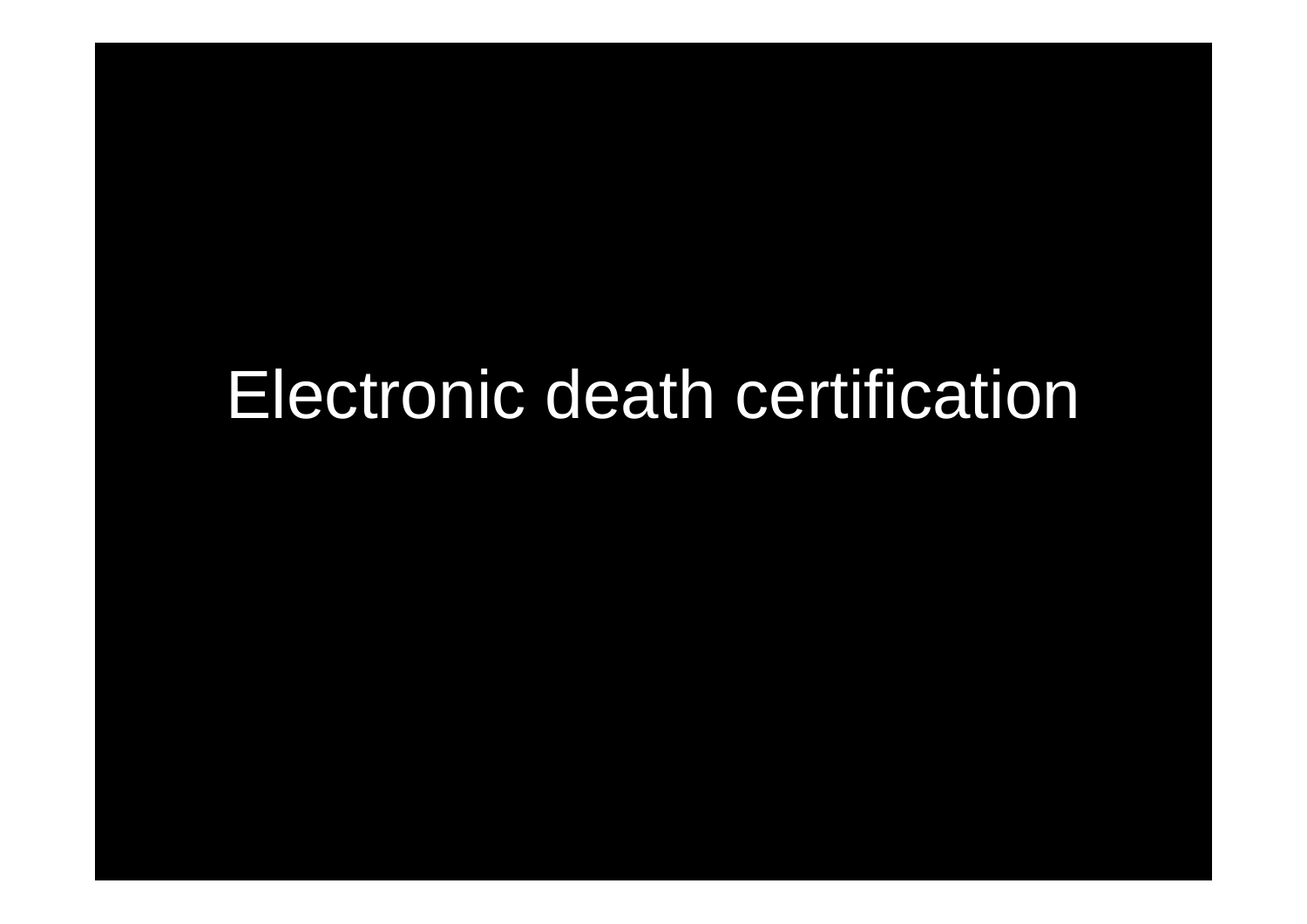## Process and advantages

- $\bullet$ Virtual death certificates – no more paper!
- $\bullet$ Certification and information on causes in real-time
- $\bullet$ Protection and reinforcement of confidentiality
- $\bullet$  Timely computer-to-computer transmission to the civil registries
- Accessible to public prosecution and police departments
- $\bullet$ Accessible to forensic medicine
- $\bullet$ Automatic updating of databases for the NHS users
- $\bullet$ Facilitating coding and statistics production
- $\bullet$ Capture of multiple causes of death on single cases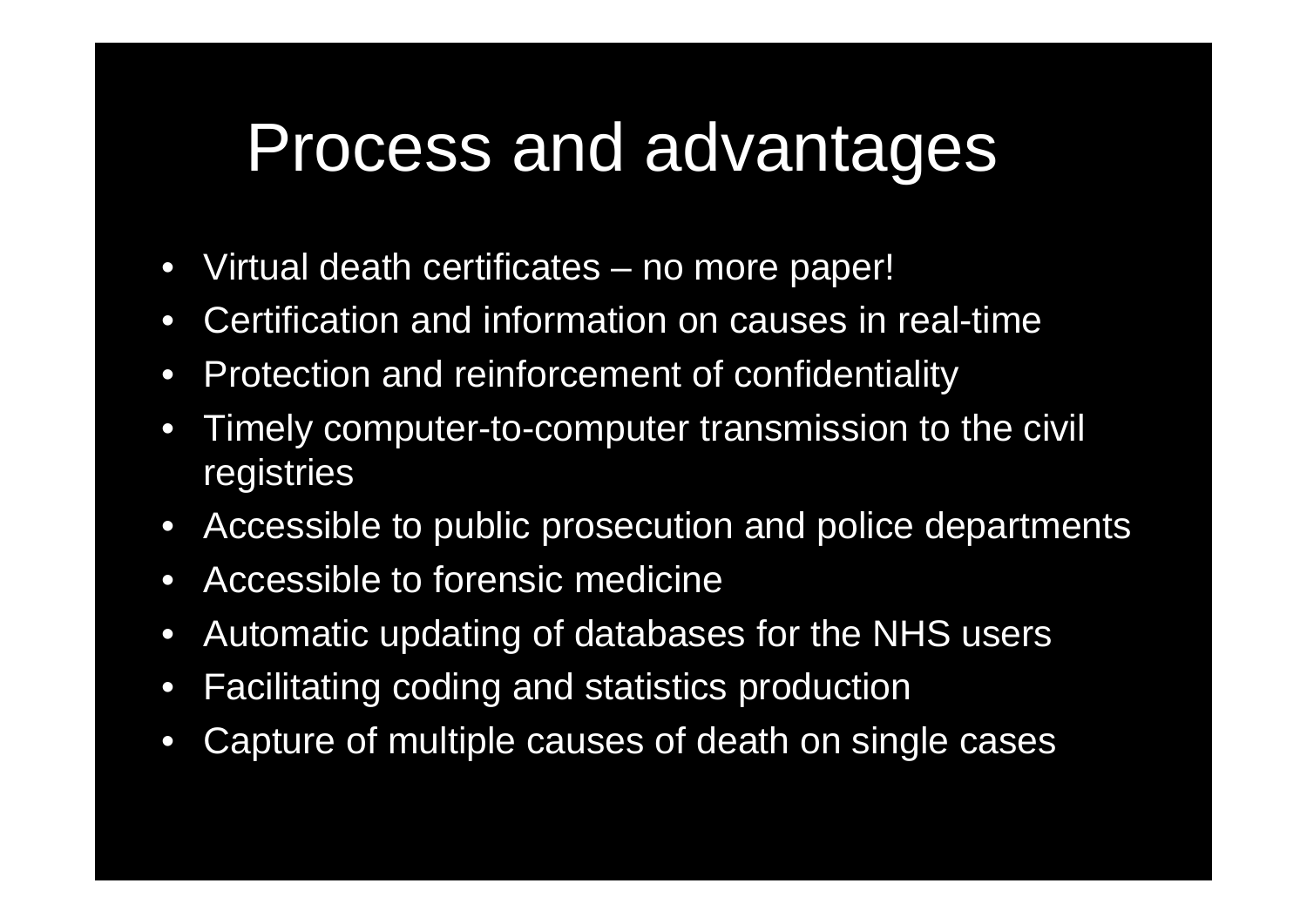

#### Ministry of Justice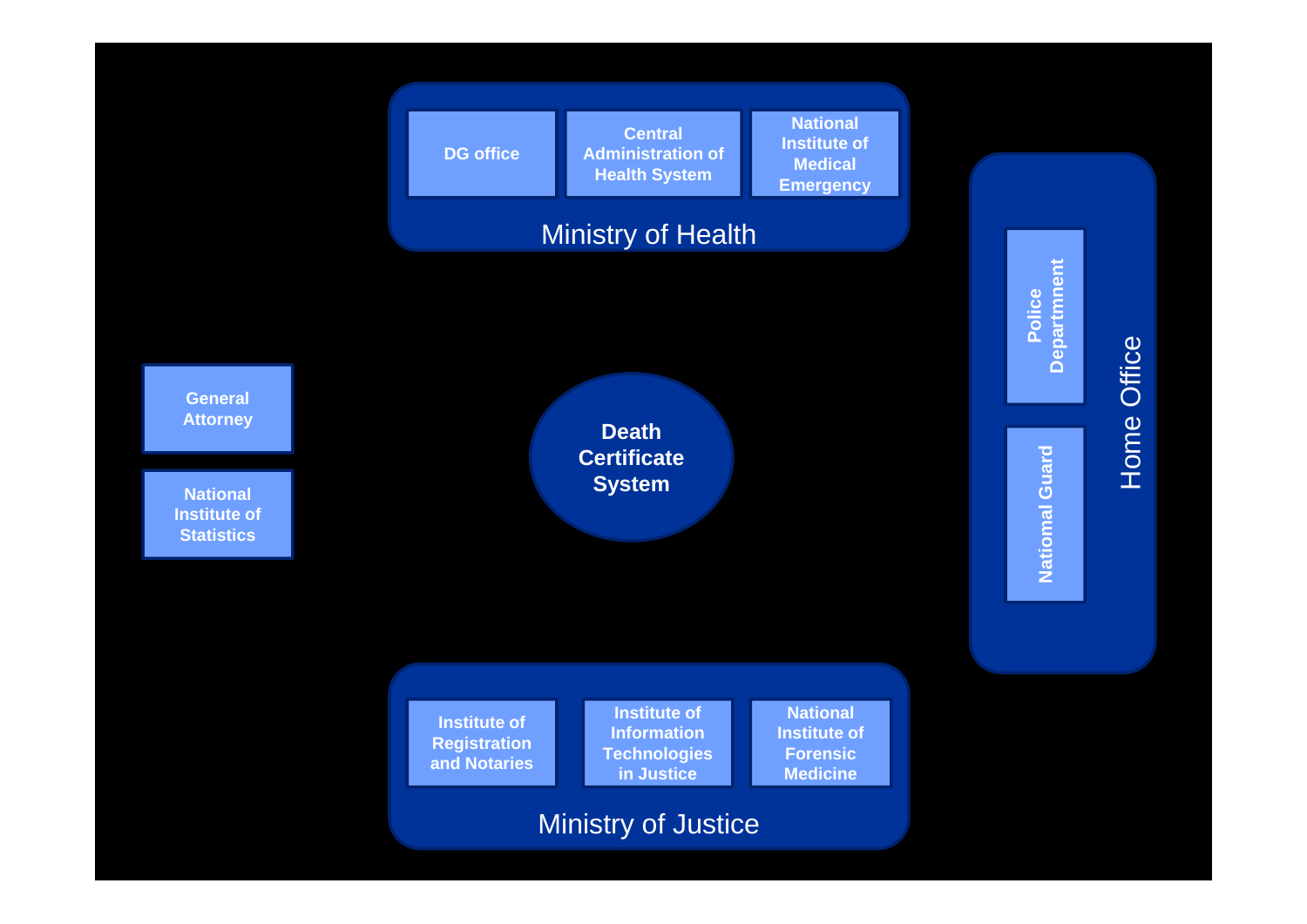|                                                              | SISTEMA DE INFORMAÇÃO<br>DOS CERTIFICADOS<br>DE ÓBITO |                    |               | Bem-vindo visitante (visitante) | <b>Punt</b><br>Logout<br>755 567 | Ministério da Saúde |               |       |
|--------------------------------------------------------------|-------------------------------------------------------|--------------------|---------------|---------------------------------|----------------------------------|---------------------|---------------|-------|
|                                                              | Certificado Óbito                                     | <b>BIC</b>         | Emissão Guias | Intervenção MP                  | Codificação                      | Relatórios          | Administração | Ajuda |
|                                                              |                                                       | Guia de Transporte |               |                                 |                                  | Boletim de óbito    |               |       |
| Bem-vindo ao Sistema de Informação dos Certificados de Óbito |                                                       |                    |               |                                 |                                  |                     |               |       |

(c) Copyright Ministério da Saúde

À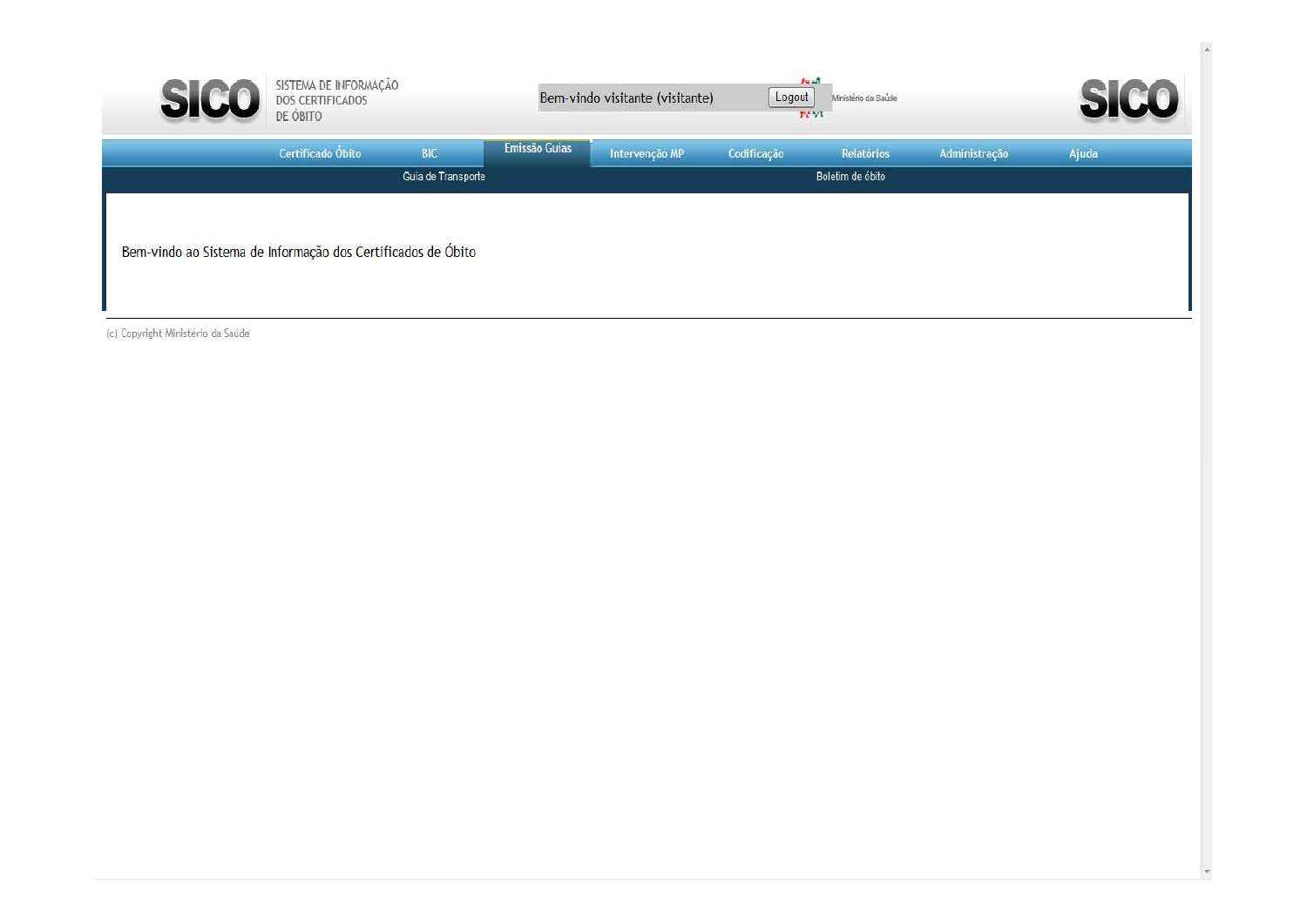| SI.                                                                                          | SISTEMA DE INFORMAÇÃO<br>DOS CERTIFICADOS<br>DE ÓBITO |                                                                 |                      | Bem-vindo visitante (visitante)                                        |                                                    | $1 - 1$<br>Logout<br>Ministério da Saúde<br>野さがす |                    |  |                   |               |       |
|----------------------------------------------------------------------------------------------|-------------------------------------------------------|-----------------------------------------------------------------|----------------------|------------------------------------------------------------------------|----------------------------------------------------|--------------------------------------------------|--------------------|--|-------------------|---------------|-------|
|                                                                                              |                                                       | Certificado Óbito                                               | <b>BIC</b>           |                                                                        | <b>Emissão Guias</b>                               | Intervenção MP                                   | Codificação        |  | <b>Relatórios</b> | Administração | Ajuda |
|                                                                                              |                                                       |                                                                 |                      |                                                                        |                                                    |                                                  |                    |  |                   |               |       |
| Registar Certificado de Óbito Normal                                                         |                                                       |                                                                 |                      |                                                                        |                                                    |                                                  |                    |  |                   |               |       |
| Identificação do Falecido                                                                    |                                                       |                                                                 |                      |                                                                        |                                                    |                                                  |                    |  |                   |               |       |
| N.º identificação civil                                                                      | N.º utente do SNS                                     | ۹                                                               |                      | (para preenchimento automático dos dados de identificação do falecido) |                                                    |                                                  |                    |  |                   |               |       |
| Nome                                                                                         |                                                       |                                                                 |                      |                                                                        |                                                    |                                                  |                    |  |                   |               |       |
|                                                                                              |                                                       |                                                                 |                      |                                                                        |                                                    |                                                  |                    |  |                   |               |       |
| Nome do pai                                                                                  |                                                       |                                                                 |                      |                                                                        |                                                    |                                                  |                    |  |                   |               |       |
| Nome da mãe                                                                                  |                                                       |                                                                 |                      |                                                                        |                                                    |                                                  |                    |  |                   |               |       |
|                                                                                              |                                                       |                                                                 |                      |                                                                        |                                                    |                                                  |                    |  |                   |               |       |
| $Sexo*$                                                                                      |                                                       | Data de nascimento<br>1950<br>$\blacktriangleright$ <mês></mês> |                      | $\blacktriangledown$ <dia> <math>\blacktriangledown</math></dia>       | Estado civil <sup>*</sup><br><escolher></escolher> | $\pmb{\mathrm{v}}$                               |                    |  |                   |               |       |
| <escolher><br/><math display="inline">\blacktriangledown</math><br/>Nacionalidade</escolher> |                                                       | Profissão (se reformado colocar a profissão anterior)           |                      |                                                                        |                                                    |                                                  |                    |  |                   |               |       |
| Portugal                                                                                     | $\pmb{\mathrm{v}}$                                    | <escolher></escolher>                                           |                      |                                                                        |                                                    |                                                  | $\pmb{\mathrm{v}}$ |  |                   |               |       |
| Naturalidade<br>País                                                                         |                                                       |                                                                 |                      |                                                                        |                                                    |                                                  |                    |  |                   |               |       |
| Portugal                                                                                     | $\pmb{\mathrm{v}}$                                    |                                                                 |                      |                                                                        |                                                    |                                                  |                    |  |                   |               |       |
| Distrito (em Portugal)                                                                       |                                                       | Concelho (em Portugal)                                          |                      |                                                                        | Freguesia (em Portugal)                            |                                                  |                    |  |                   |               |       |
| <escolher></escolher>                                                                        | $\blacktriangledown$                                  | <escolher></escolher>                                           | $\blacktriangledown$ |                                                                        | <escolher></escolher>                              | $\blacktriangledown$                             |                    |  |                   |               |       |
| Residência habitual                                                                          |                                                       |                                                                 |                      |                                                                        |                                                    |                                                  |                    |  |                   |               |       |
| Morada                                                                                       |                                                       |                                                                 |                      |                                                                        | País                                               |                                                  |                    |  |                   |               |       |
|                                                                                              |                                                       |                                                                 |                      |                                                                        | Portugal                                           | $\blacktriangledown$                             |                    |  |                   |               |       |
| Distrito (em Portugal)<br><escolher></escolher>                                              | $\blacktriangledown$                                  | Concelho (em Portugal)<br><escolher></escolher>                 | $\blacktriangledown$ |                                                                        | Freguesia (em Portugal)<br><escolher></escolher>   | $\blacktriangledown$                             |                    |  |                   |               |       |
|                                                                                              |                                                       |                                                                 |                      |                                                                        |                                                    |                                                  |                    |  |                   |               |       |

Óbito

**TOP** 

۸

E

L.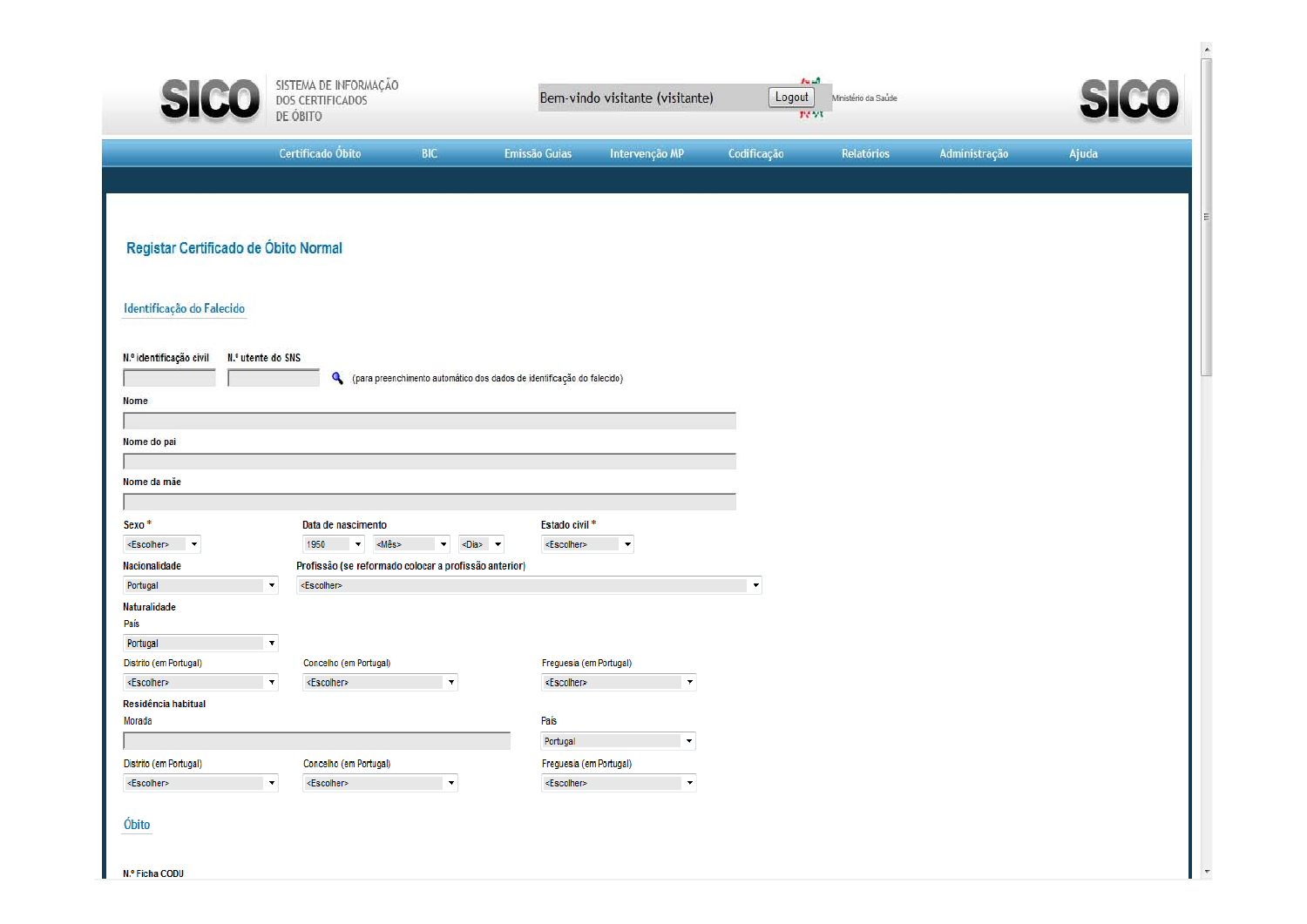| Hora do óbito (hh:mm)<br>Data do óbito                                                                                                                                                                                                                                                                                         |                                                            |                                                                               |
|--------------------------------------------------------------------------------------------------------------------------------------------------------------------------------------------------------------------------------------------------------------------------------------------------------------------------------|------------------------------------------------------------|-------------------------------------------------------------------------------|
| $\overline{9}$<br>2010<br>Novembro<br>$\blacktriangledown$<br>$\blacktriangledown$<br>$\blacktriangledown$                                                                                                                                                                                                                     |                                                            |                                                                               |
| Local do óbito                                                                                                                                                                                                                                                                                                                 |                                                            |                                                                               |
| <escolher><br/><math display="inline">\blacktriangledown</math></escolher>                                                                                                                                                                                                                                                     |                                                            |                                                                               |
|                                                                                                                                                                                                                                                                                                                                |                                                            |                                                                               |
| Causa da Morte                                                                                                                                                                                                                                                                                                                 |                                                            |                                                                               |
| Parte I                                                                                                                                                                                                                                                                                                                        |                                                            |                                                                               |
|                                                                                                                                                                                                                                                                                                                                |                                                            | Tempo aproximado entre o                                                      |
|                                                                                                                                                                                                                                                                                                                                |                                                            | início da doença e a morte                                                    |
| a) Causa directa: doença, traumatismo ou complicação que levou directamente à morte *                                                                                                                                                                                                                                          |                                                            | Valor<br>Unidade                                                              |
| <escolher capítulo=""><br/><escolher grupo=""><br/><escolher categoria=""><br/><escolher sub-categoria=""></escolher></escolher></escolher></escolher>                                                                                                                                                                         | $\overline{\vee}$ Outra<br>$\overline{\mathbf{v}}$         |                                                                               |
|                                                                                                                                                                                                                                                                                                                                |                                                            |                                                                               |
|                                                                                                                                                                                                                                                                                                                                |                                                            | <escolher><br/>▼</escolher>                                                   |
| b) Devida ou consecutiva a:                                                                                                                                                                                                                                                                                                    |                                                            |                                                                               |
| <escolher capítulo=""><br/><escolher sub-categoria=""><br/><escolher grupo=""><br/><escolher categoria=""><br/><math display="inline">\overline{\nabla}</math><br/><math display="inline">\overline{\mathbf{v}}</math><br/><math display="inline">\overline{\mathbf{v}}</math></escolher></escolher></escolher></escolher>     | $\overline{\smash{\vee}}$ Outra<br>$\overline{\mathbf{v}}$ |                                                                               |
|                                                                                                                                                                                                                                                                                                                                |                                                            | <escolher><br/><math display="inline">\blacktriangledown</math></escolher>    |
| c) Devida ou consecutiva a:                                                                                                                                                                                                                                                                                                    |                                                            |                                                                               |
| <escolher capítulo=""><br/><escolher grupo=""><br/><escolher categoria=""><br/><escolher sub-categoria=""><br/><math display="inline">\boldsymbol{\mathrm{v}}</math><br/><math display="inline">\overline{\nabla}</math><br/><math display="inline">\overline{\mathbf{v}}</math></escolher></escolher></escolher></escolher>   | $\overline{\smash{\vee}}$ Outra<br>$\overline{\nabla}$     |                                                                               |
|                                                                                                                                                                                                                                                                                                                                |                                                            | <escolher><br/><math display="inline">\blacktriangledown</math></escolher>    |
| d) Devida ou consecutiva a:                                                                                                                                                                                                                                                                                                    |                                                            |                                                                               |
| <escolher grupo=""><br/><escolher categoria=""><br/><escolher sub-categoria=""><br/><escolher capítulo=""><br/><math display="inline">\overline{\mathbf{v}}</math><br/><math display="inline">\overline{\mathbf{v}}</math><br/><math display="inline">\overline{\mathbf{v}}</math></escolher></escolher></escolher></escolher> | $\nabla$ Outra<br>$\overline{\mathbf{v}}$                  |                                                                               |
|                                                                                                                                                                                                                                                                                                                                |                                                            | <escolher><br/><math display="inline">\overline{\mathbf{v}}</math></escolher> |
|                                                                                                                                                                                                                                                                                                                                |                                                            |                                                                               |
|                                                                                                                                                                                                                                                                                                                                |                                                            |                                                                               |
| Parte II                                                                                                                                                                                                                                                                                                                       |                                                            |                                                                               |
|                                                                                                                                                                                                                                                                                                                                |                                                            | Tempo aproximado entre o                                                      |
|                                                                                                                                                                                                                                                                                                                                |                                                            | início da doença e a morte                                                    |
| Outros estados mórbidos, factores ou estados fisiológicos (gravidez) tendo contribuido para o falecimento, mas não mencionados na Parte I                                                                                                                                                                                      |                                                            | Valor<br>Unidade                                                              |
| <escolher capítulo=""><br/><escolher grupo=""><br/><escolher categoria=""><br/><escolher sub-categoria=""><br/><math display="inline">\blacktriangledown</math><br/><math display="inline">\pmb{\mathrm{v}}</math><br/><math display="inline">\blacktriangledown</math></escolher></escolher></escolher></escolher>            | Outra<br>$\blacktriangledown$                              | <escolher><br/><math display="inline">\blacktriangledown</math></escolher>    |
|                                                                                                                                                                                                                                                                                                                                |                                                            |                                                                               |
| A causa da morte foi indicada com base em *                                                                                                                                                                                                                                                                                    |                                                            |                                                                               |
| <escolher><br/><math display="inline">\blacktriangledown</math></escolher>                                                                                                                                                                                                                                                     |                                                            |                                                                               |
| Na gravidez                                                                                                                                                                                                                                                                                                                    |                                                            |                                                                               |
| <escolher><br/><math display="inline">\blacktriangledown</math></escolher>                                                                                                                                                                                                                                                     |                                                            |                                                                               |
| Inumação/Cremação                                                                                                                                                                                                                                                                                                              |                                                            |                                                                               |
| <escolher><br/><math display="inline">\blacktriangledown</math></escolher>                                                                                                                                                                                                                                                     |                                                            |                                                                               |
| <b>NUIPC</b>                                                                                                                                                                                                                                                                                                                   |                                                            |                                                                               |
| (no caso de intervenção do Ministério Público)                                                                                                                                                                                                                                                                                 |                                                            |                                                                               |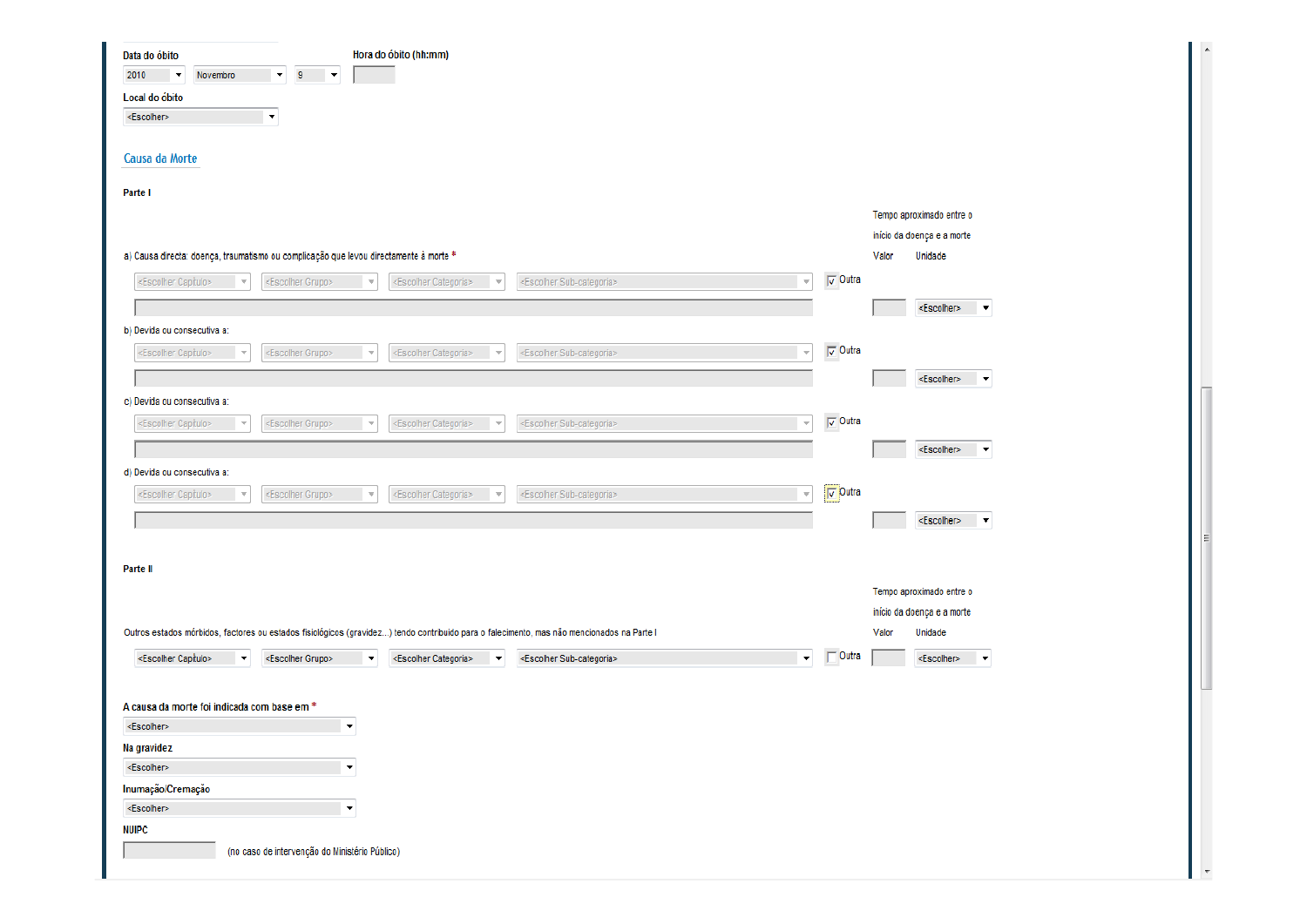National Information System for Epidemiological **Surveillance** Web-based and electronic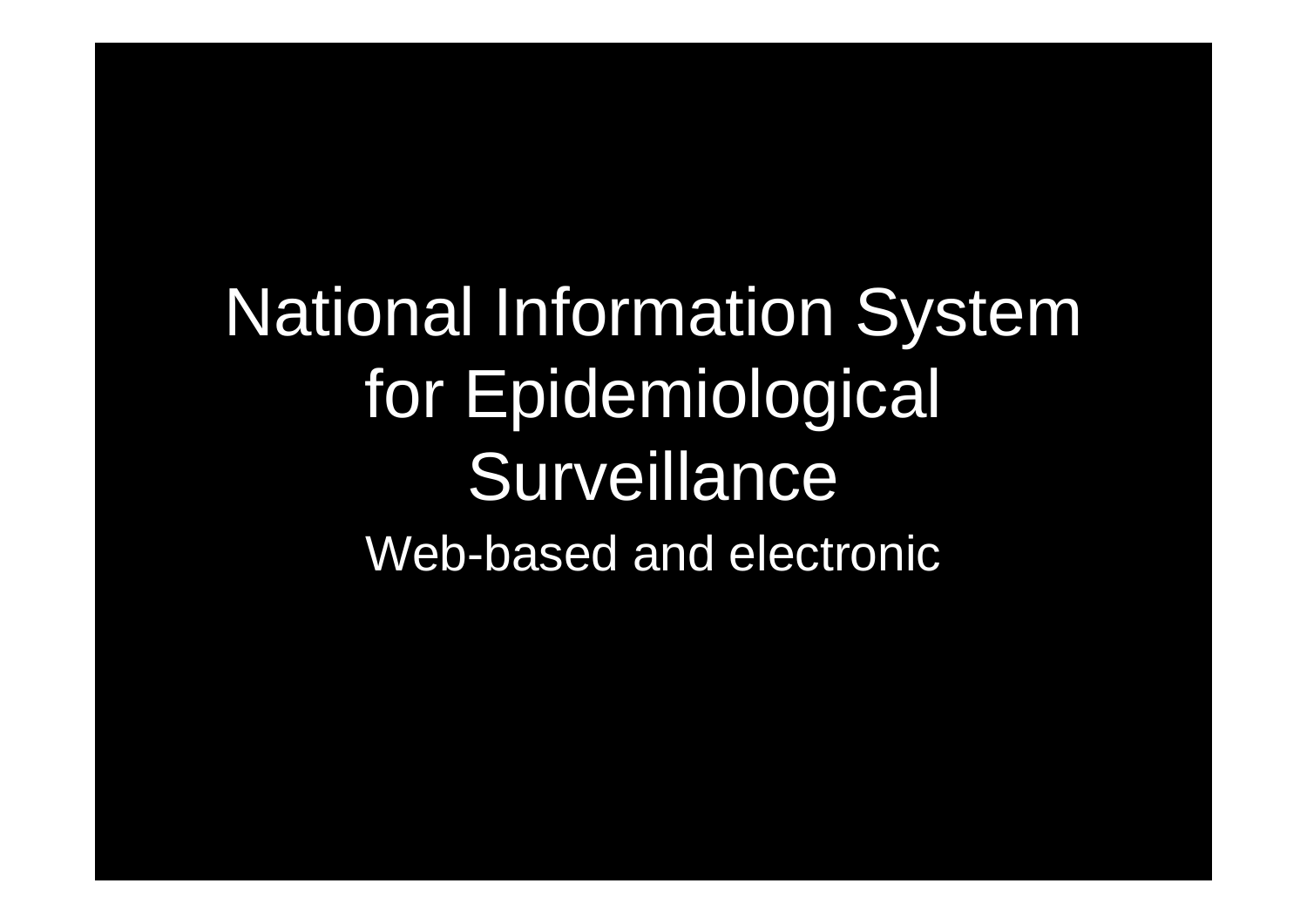National Information System for Epidemiological Surveillance

"Nationwide network operating service involving public health, laboratories, health authorities and other entities of public, private and social sectors, in which participants contribute to a national information system for epidemiological surveillance".

Law 81/2009  $21<sup>st</sup>$  August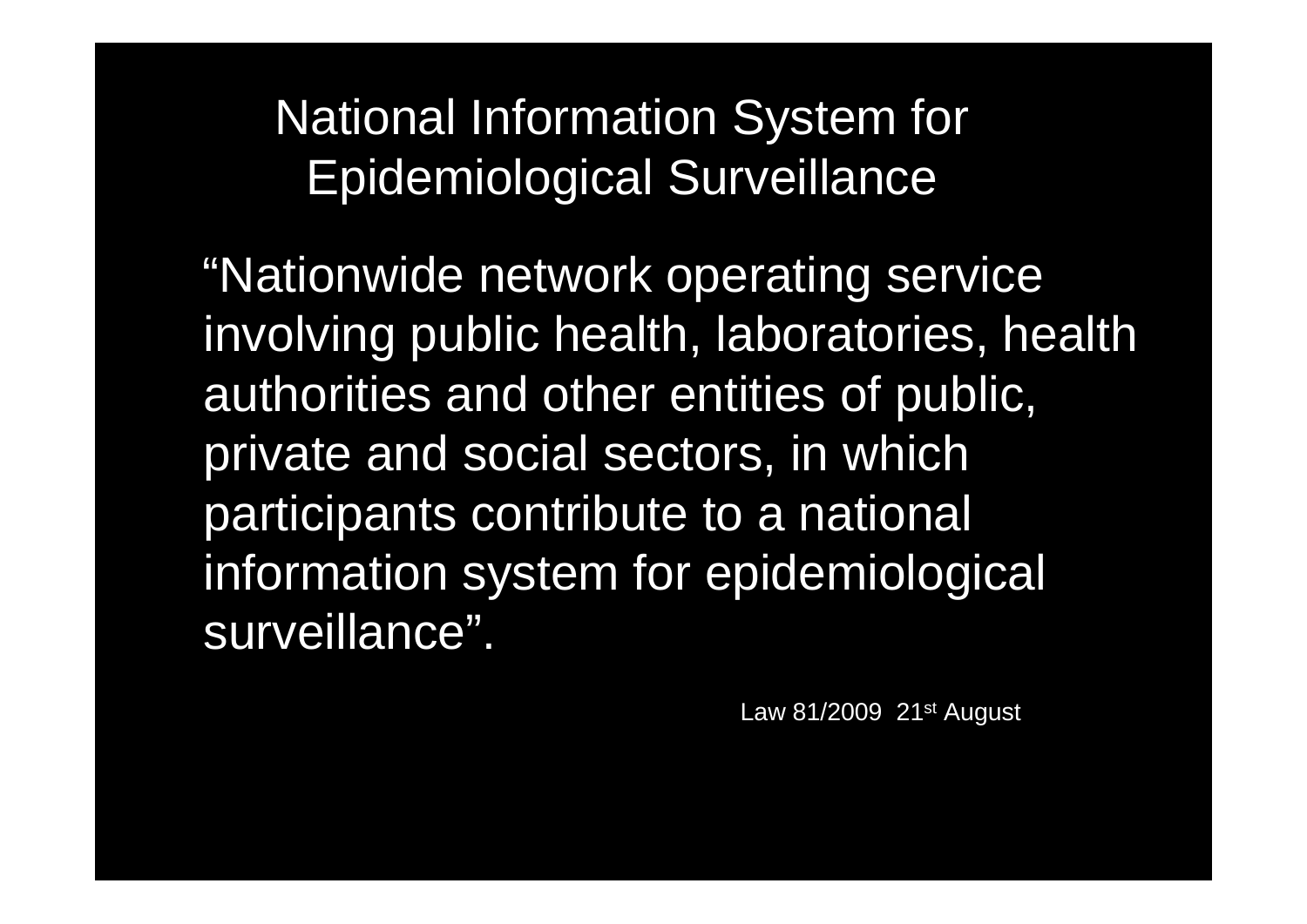# Contribution to European Surveillance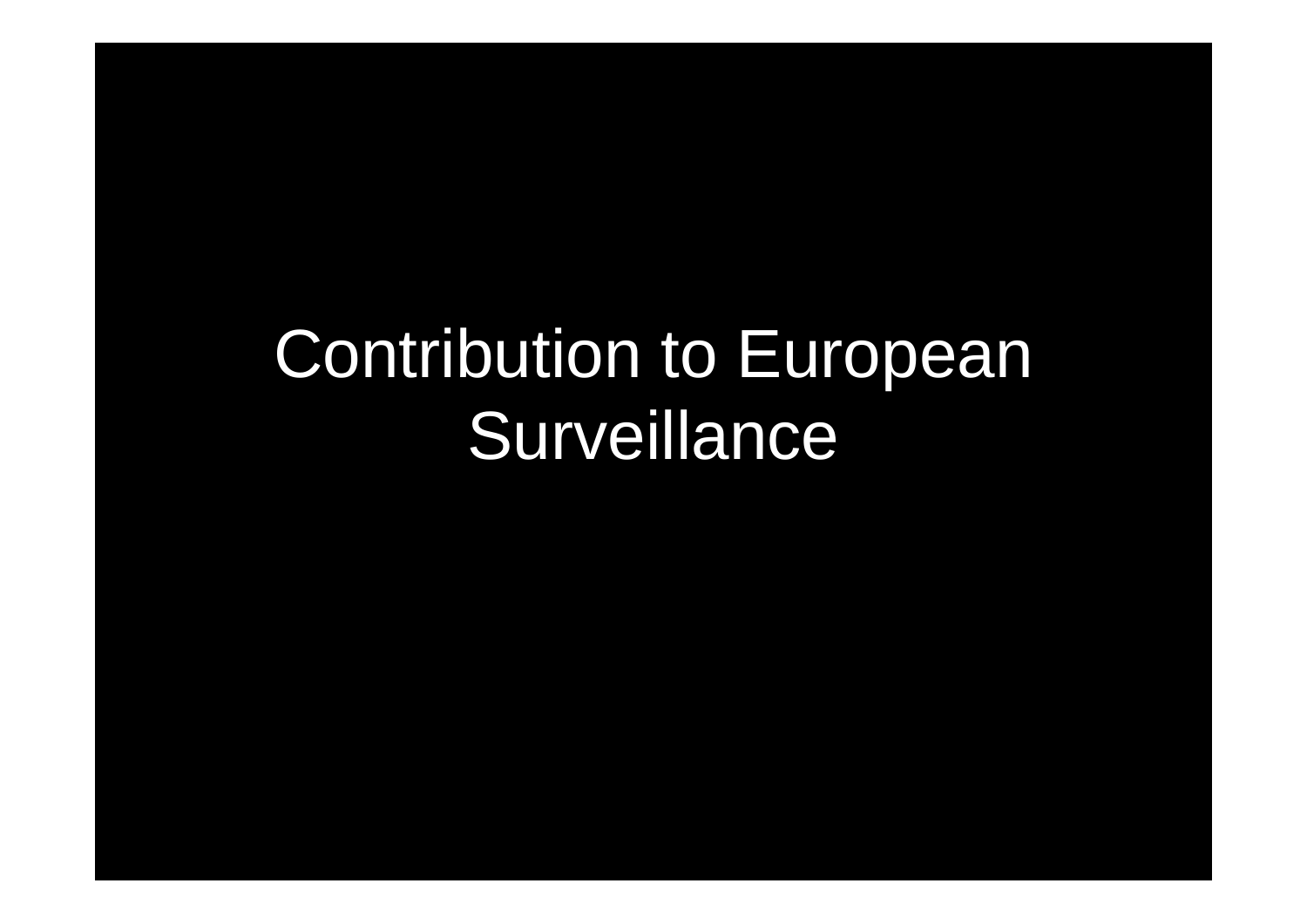# **TESSy**

• *The European Surveillance System* whose objectives are the analysis and production of outputs for public health action

• Portugal's involvement since the beginning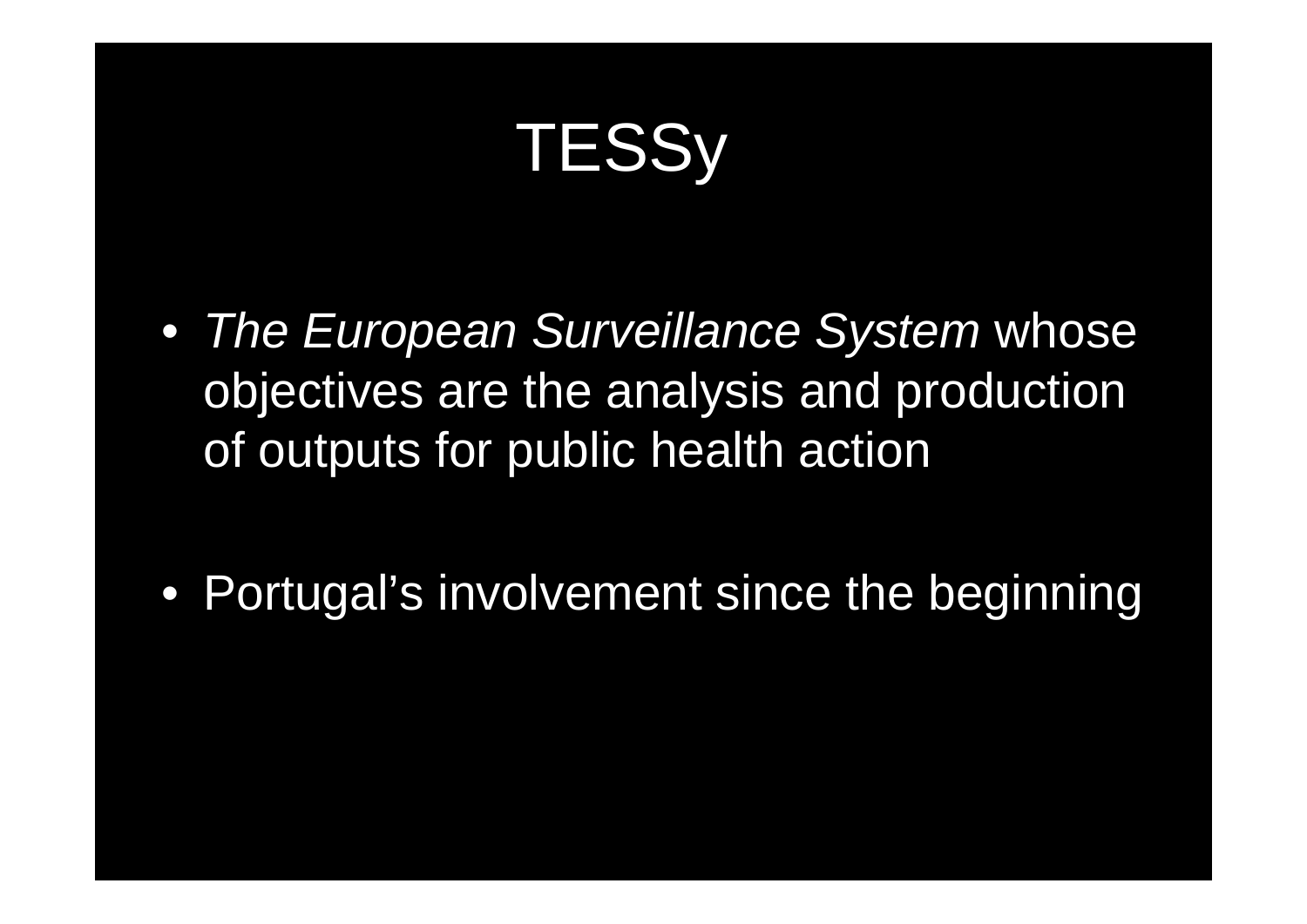National Information System for Epidemiological Surveillance

• Surveillance of communicable diseases (Clinical and laboratorial)

• Surveillance of antimicrobial resistance (Laboratorial)

• Surveillance of agents alerts (Laboratorial)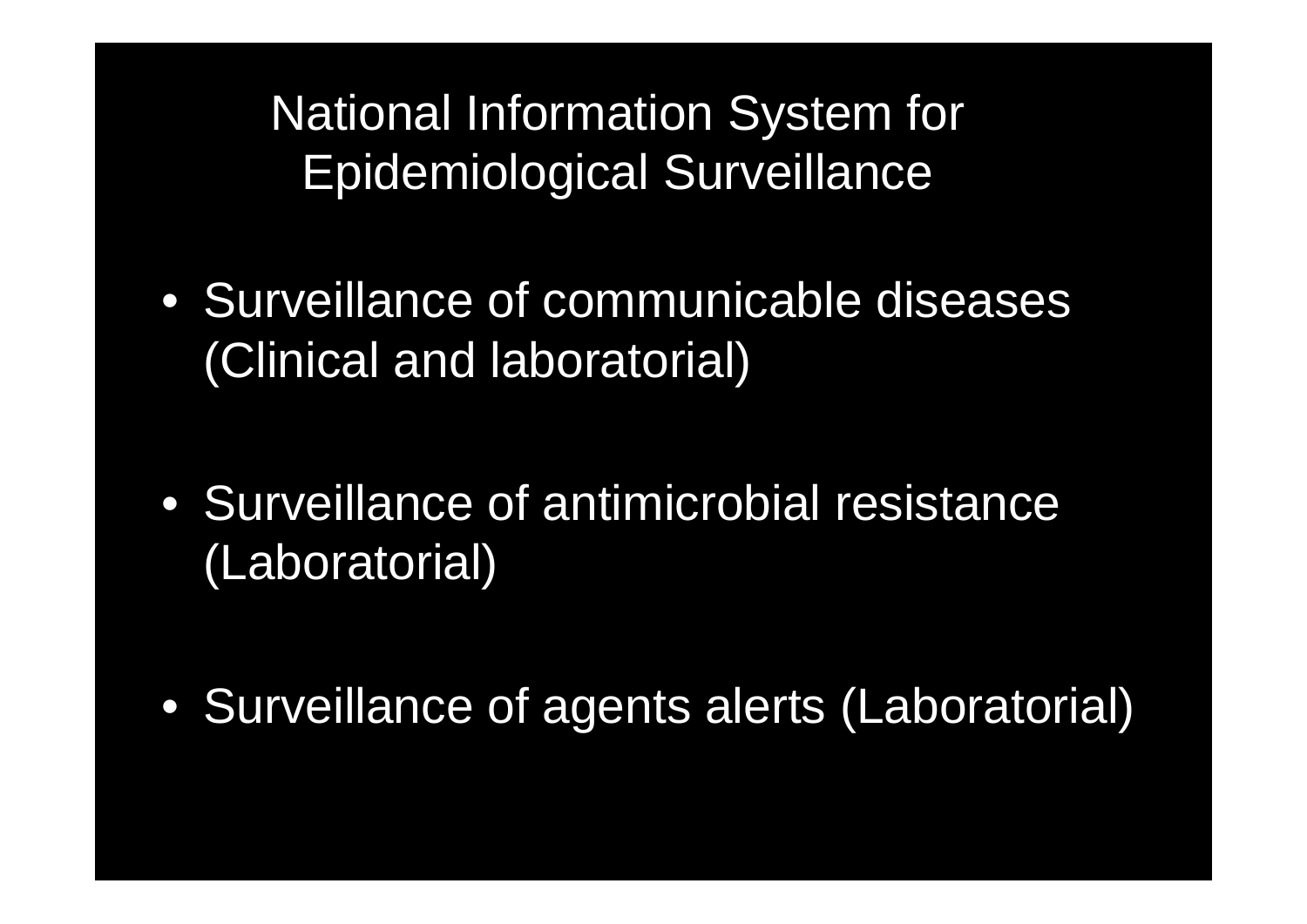# **Objectives**

- Reengineering of the process
- Notifications through the web
- Automatic Alerts
- Automating the surveillance processes
- Immediate feedback
- Automating the production of statistics
- Swifter sharing with TESSy, other European countries and WHO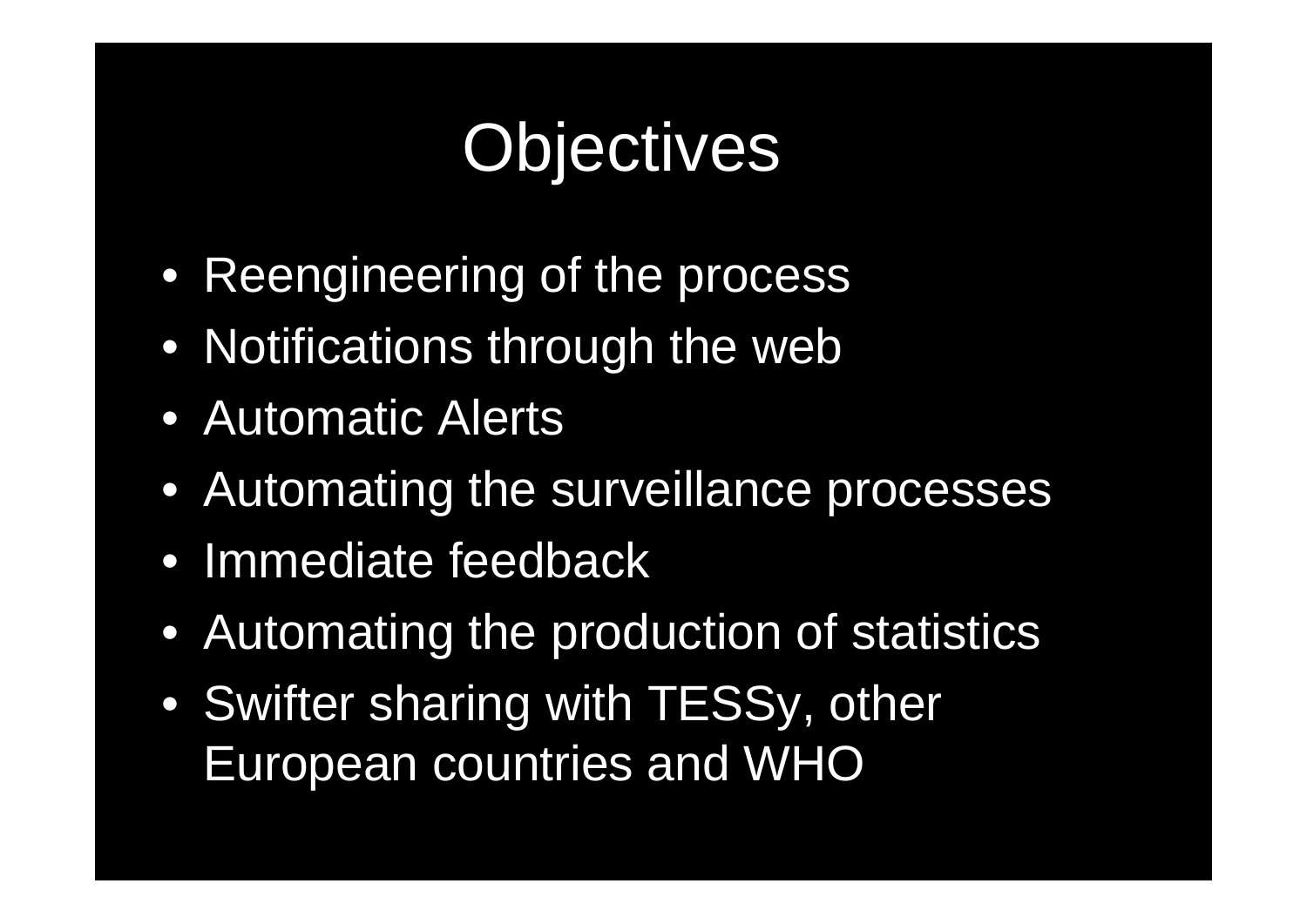#### Communicable diseases surveillance

- $\bullet$ Online reporting: web forms (Clinical)
- $\bullet$ Computer-to-computer reporting (Laboratorial)
- $\bullet$ Computer-to-computer reporting to ECDC/TESSy
- $\bullet$  Automatic feedback to the notifier / reporter and to their institutions
- Automatic alerts to local, regional and national health authorities under certain conditions (epidemic intelligence)
- Automatic production of regular reports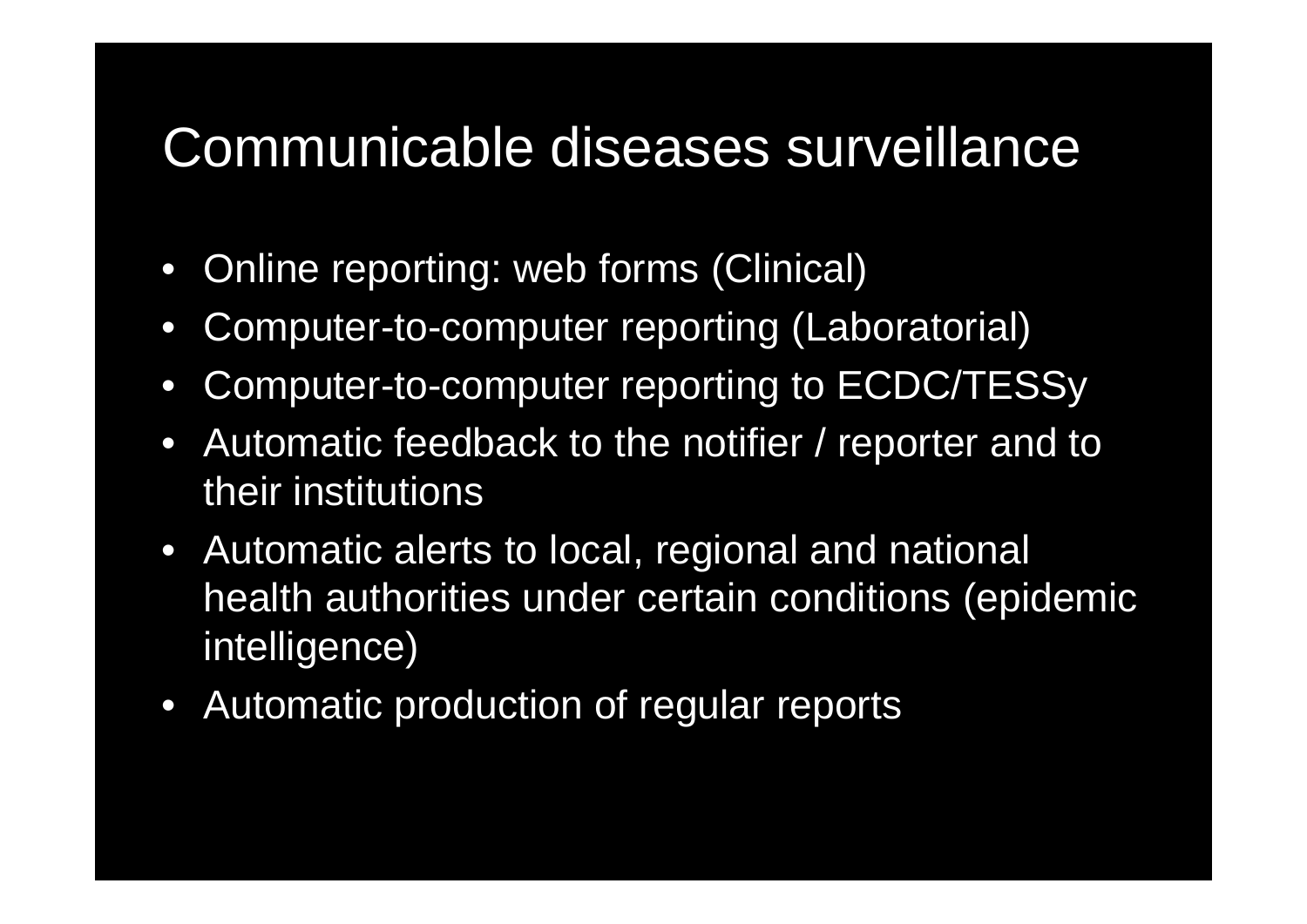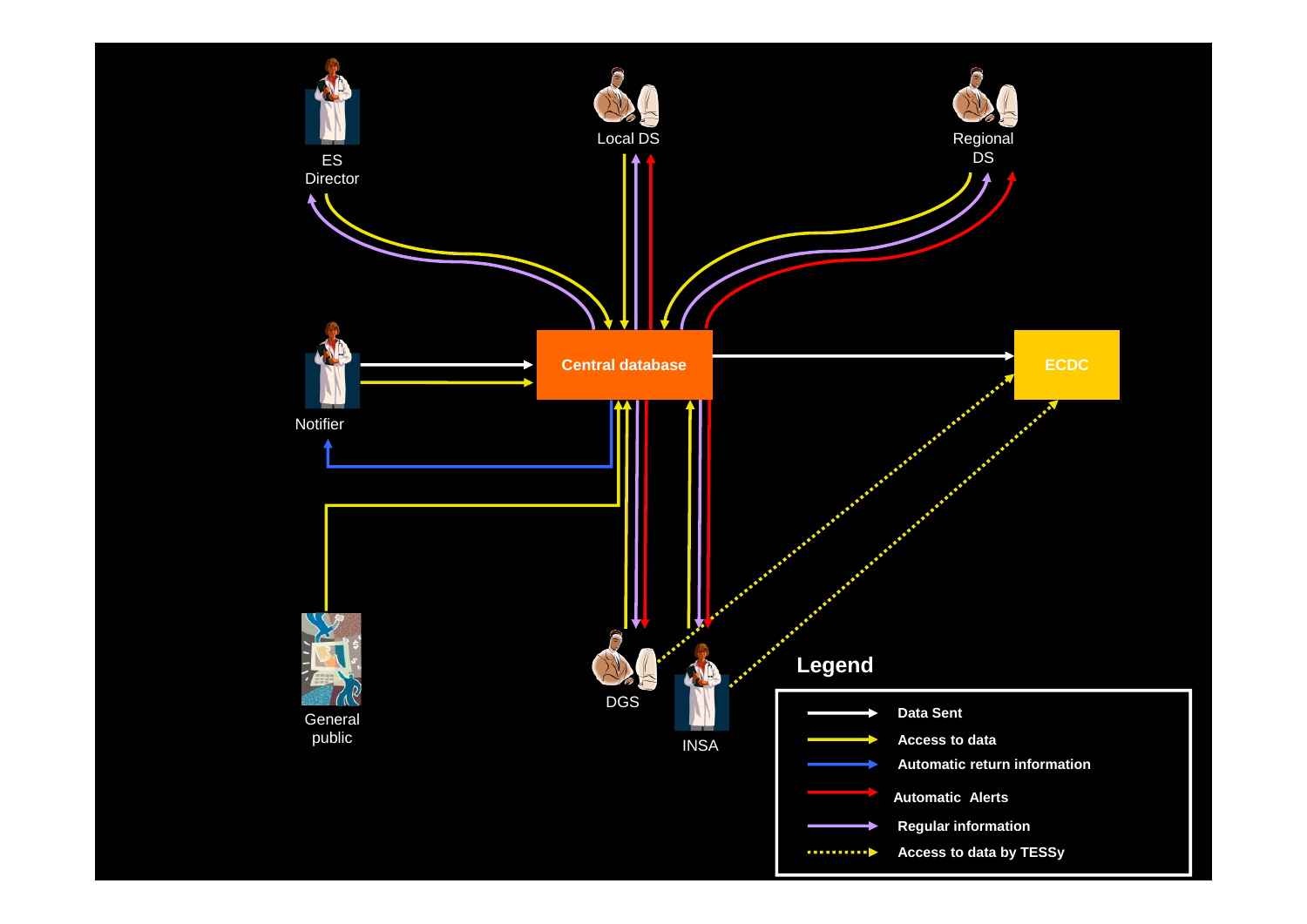| Direc<br>Geral da S |
|---------------------|
| das.<br>nt.         |
|                     |
|                     |
|                     |
|                     |
|                     |
|                     |
|                     |
|                     |

|                               | Página Entrada       |  |  |  |  |  |
|-------------------------------|----------------------|--|--|--|--|--|
|                               | Utilizador:<br>Login |  |  |  |  |  |
|                               |                      |  |  |  |  |  |
|                               |                      |  |  |  |  |  |
| SIVDOT v 0.0.1 Cluster Testes |                      |  |  |  |  |  |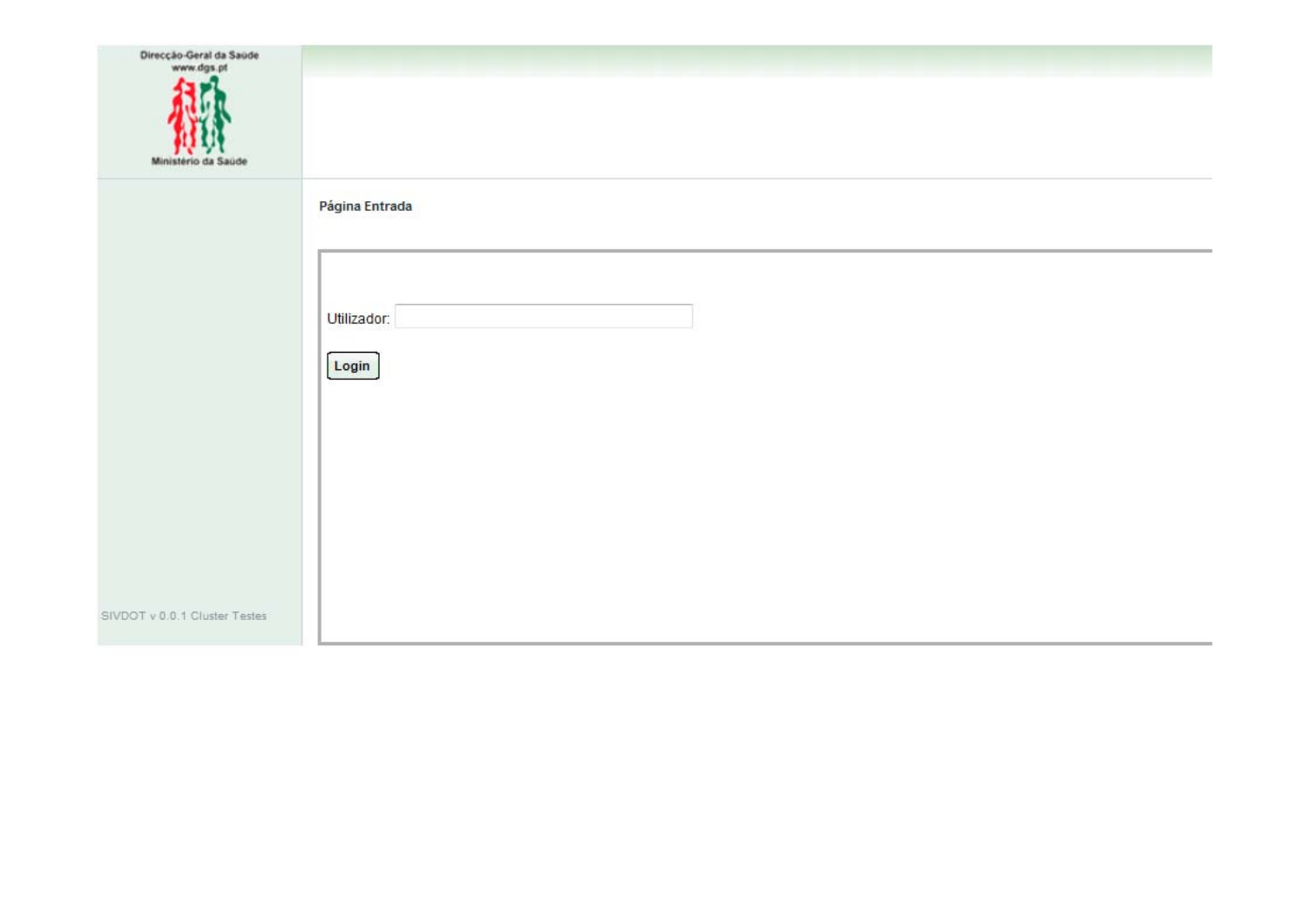| Direcção-Geral da Saude<br>www.dgs.pt |                                                                                                              |       |                     |                          |     |
|---------------------------------------|--------------------------------------------------------------------------------------------------------------|-------|---------------------|--------------------------|-----|
| Ministèrio da Saude                   | Pesquisar<br>Início<br>▼                                                                                     | Inbox |                     |                          |     |
|                                       | Vigilância > Dados Doente                                                                                    |       |                     |                          |     |
|                                       | Nome do doente: MIGUEL ABREU FERRAO CARREIRA                                                                 |       |                     | ID do doente: 357348036  |     |
|                                       | Residência: JOAO OLIVEIRA MIGUENS, 9, 6 B                                                                    |       |                     | Contacto: Não Disponível |     |
|                                       | <b>V</b> Notificações Não Associadas                                                                         |       |                     |                          |     |
|                                       | Sem notificações por associar                                                                                |       |                     |                          |     |
|                                       | Para criar uma nova notificação para este doente seleccione a doença e pressione o botão "Nova Notificação". |       |                     |                          |     |
|                                       | - Doença -                                                                                                   | ۰     | Nova Notificação    |                          |     |
|                                       | - Doença -                                                                                                   |       |                     |                          |     |
|                                       | Botulismo<br>Brucelose                                                                                       |       |                     |                          |     |
|                                       | Campilobacteriose<br>▼                                                                                       |       |                     |                          |     |
|                                       | Carbúnculo<br>Clamidioses                                                                                    |       |                     |                          |     |
|                                       | Cólera                                                                                                       |       |                     |                          |     |
|                                       | Criptosporidiose<br>Dengue                                                                                   |       |                     |                          |     |
|                                       | <b>Difteria</b>                                                                                              |       |                     |                          |     |
| SIVDOT v 0.0.1 Cluster Testes         | Doença de Creutzfeldt Jakob<br>Doença de Hansen                                                              |       | Data de Notificação | <b>Notificador</b>       | Jur |
|                                       | Doença de Legionário                                                                                         |       |                     |                          |     |
|                                       | Doença de Lyme<br>Doença invasiva meningocócica                                                              |       |                     |                          |     |
|                                       | Doença invasiva pneumocócica                                                                                 |       |                     |                          |     |
|                                       | Doença invasiva por Haemophilus influenzae<br>E. coli enterotoxinogénica                                     |       |                     |                          |     |
|                                       | Equinococose                                                                                                 |       |                     |                          |     |
|                                       | Febre escaro-nodular<br>Febre Q                                                                              |       |                     |                          |     |
|                                       | Febre tifóide e Paratifóide                                                                                  |       |                     |                          |     |
|                                       | Febre-amarela                                                                                                |       |                     |                          |     |
|                                       | Febres hemorrágicas virais<br>Giardíase                                                                      |       |                     |                          |     |
|                                       | Conorraia                                                                                                    |       |                     |                          |     |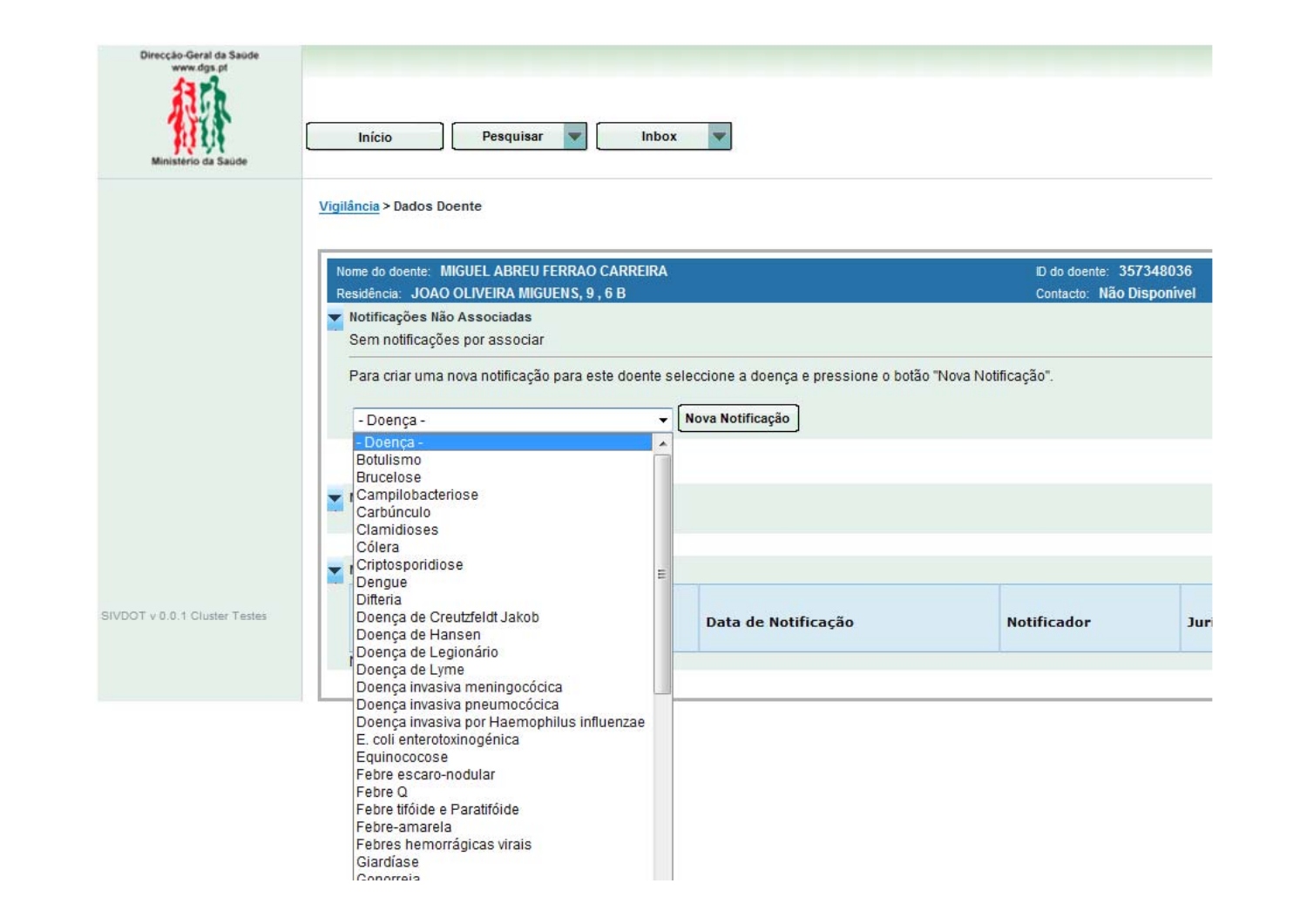| Direcção-Geral da Saude<br>www.dgs.pt |                                                                                                                     |                                                            |                          |
|---------------------------------------|---------------------------------------------------------------------------------------------------------------------|------------------------------------------------------------|--------------------------|
| 33004                                 | Pesquisar<br>Inbox<br>Início                                                                                        |                                                            |                          |
|                                       | Vigilância > Notificação > Criar Notificação                                                                        |                                                            |                          |
|                                       | Nome do doente: MIGUEL ABREU FERRAO CARREIRA                                                                        |                                                            | ID do doente: 357348036  |
|                                       | Residência: JOAO OLIVEIRA MIGUENS, 9, 6 B                                                                           |                                                            | Contacto: Não Disponível |
|                                       | Morada Ocorrência                                                                                                   |                                                            |                          |
|                                       | Pais<br>Portugal                                                                                                    | $-$ *                                                      | Morada                   |
|                                       | <b>Distrito</b><br>- Distrito -<br>$\star$ *                                                                        |                                                            | Latitude                 |
|                                       | <b>Municipio</b><br>- Município -<br>$\ast$                                                                         |                                                            | Longitude                |
|                                       | Freguesia<br>- Freguesia -<br>≭                                                                                     |                                                            |                          |
|                                       | Informação Notificação                                                                                              |                                                            |                          |
|                                       | Doença                                                                                                              | Doença de Lyme<br>$\overline{\nabla}$                      | $\ast$                   |
|                                       | Data de Notificação                                                                                                 | 09/11/2010                                                 | 團                        |
|                                       | <b>Campos Clínicos</b>                                                                                              |                                                            |                          |
| SIVDOT v 0.0.1 Cluster Testes         | <b>Campos Clínicos</b>                                                                                              |                                                            |                          |
|                                       | Eritema migrans (exantema migratório, concêntrico<br>com uma zona clara central) com pelo menos 5 cm<br>de diâmetro | Sim C Não C Desconhecido *                                 |                          |
|                                       | Febre                                                                                                               | Sim O Não O Desconhecido *                                 |                          |
|                                       | Mal-estar geral                                                                                                     | Sim © Não © Desconhecido *                                 |                          |
|                                       | Fadiga                                                                                                              | Sim O Não O Desconhecido *                                 |                          |
|                                       | Cefaleias                                                                                                           | Sim O Não O Desconhecido *                                 |                          |
|                                       | Rigidez da nuca                                                                                                     | Sim O Não O Desconhecido *                                 |                          |
|                                       | Minlaine                                                                                                            | $@$ $Q_{\text{in}} @$ $MZ_{\text{in}} @$ $Q_{\text{in}} @$ |                          |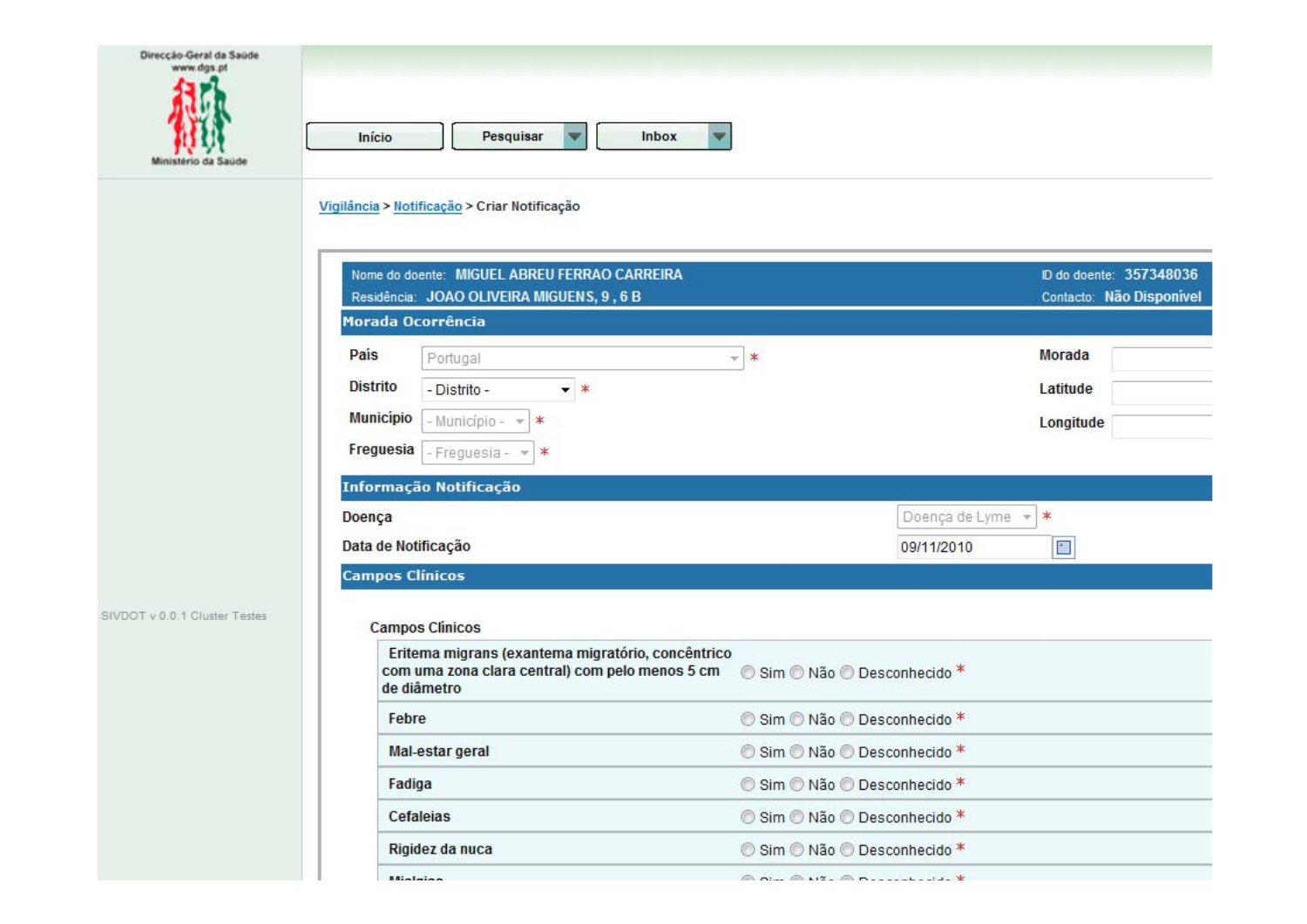#### Web-based and electronic initiatives

• e-Vaccines

• e-Health Records

• e-Prescriptions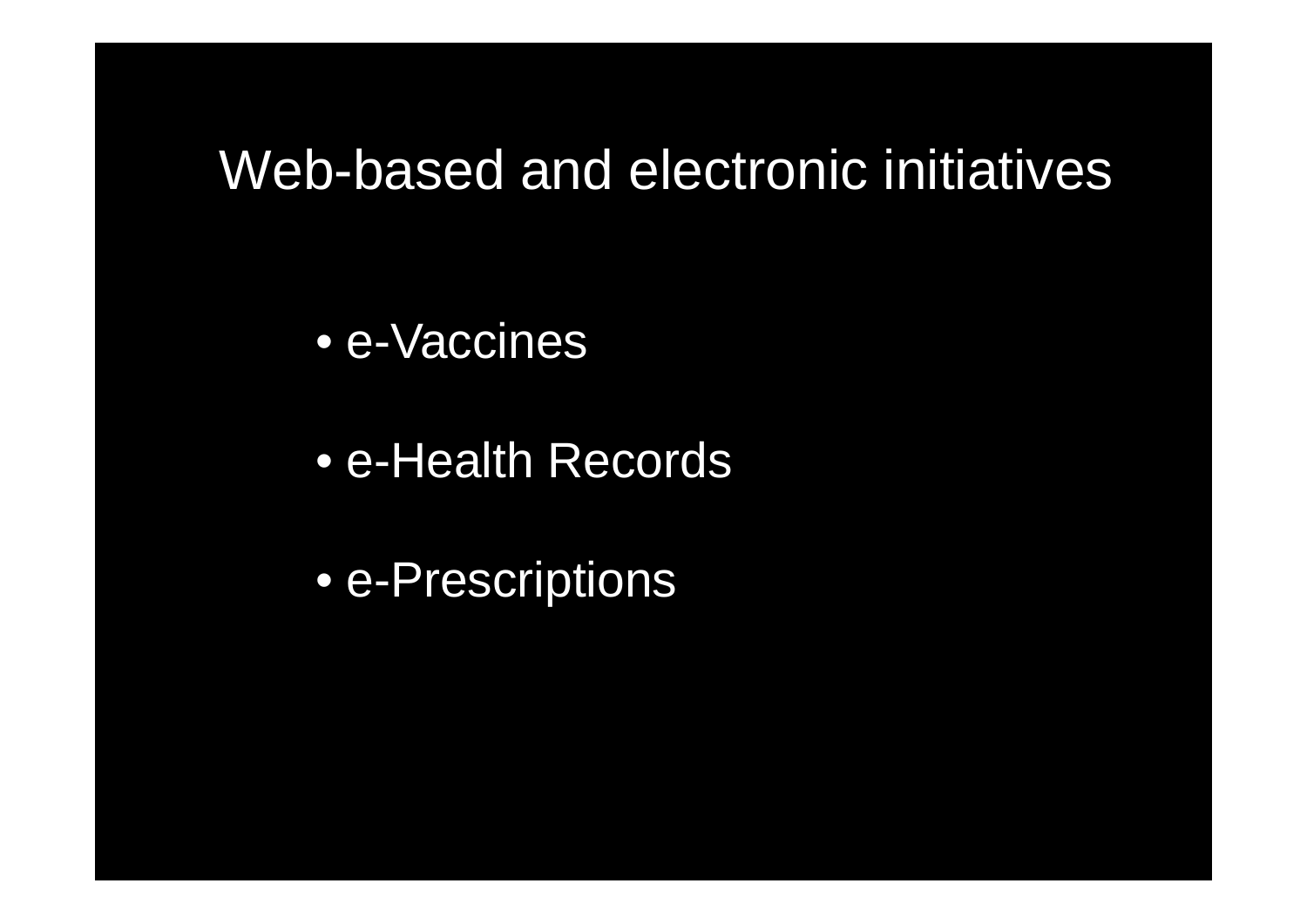#### e- vaccines's advantages

- Web-based national immunization registry
- Number of administrated vaccines
- Immunization coverage assessment
- Automatic recalls